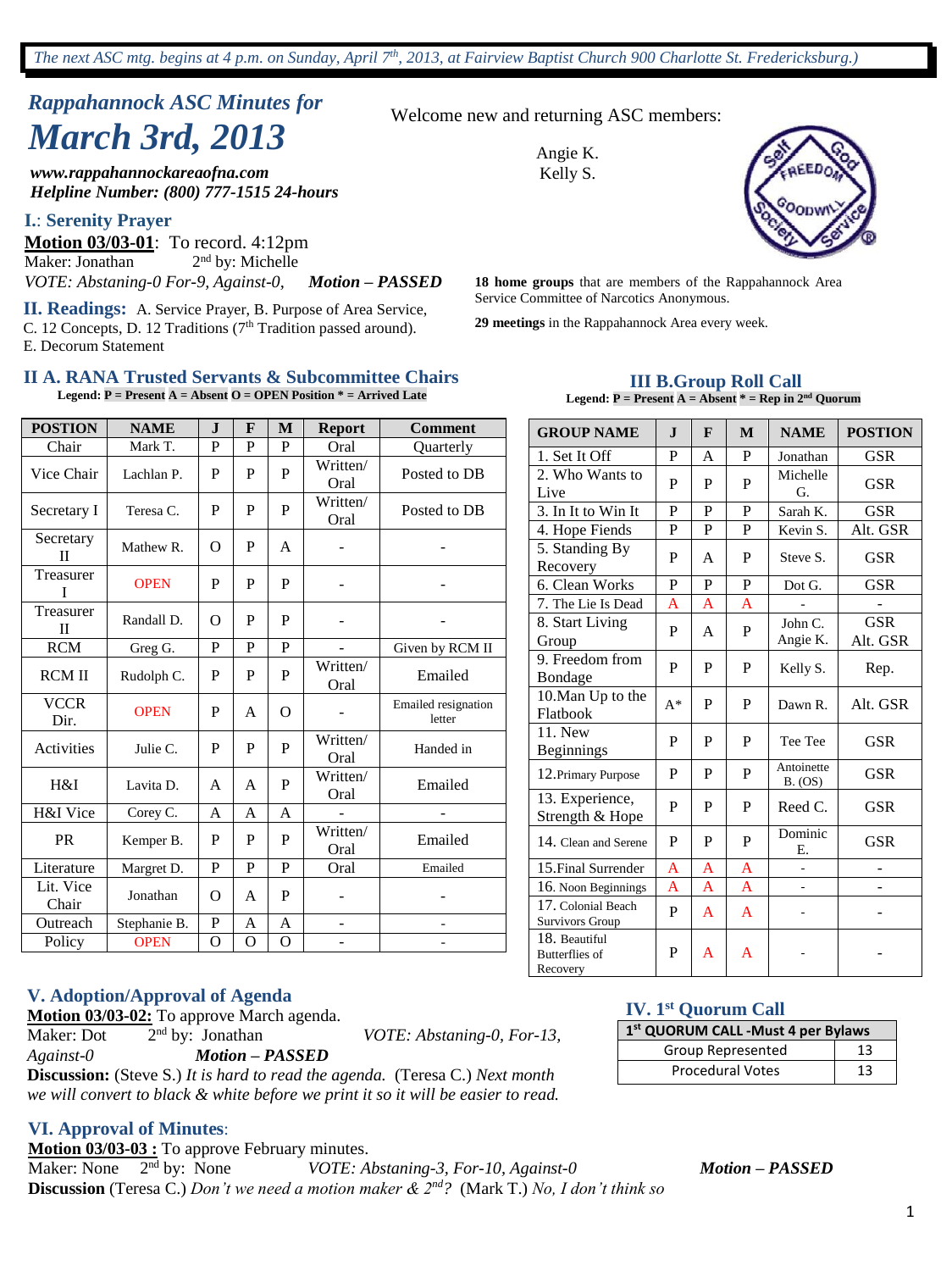### *.* **VII.-VII. Administrative Reports**

#### **VII. Secretary Report I**: Given by Secretary I, Teresa C. *See Appendix A on page 15 – March ASC Printing Budget*

Good afternoon,

I have had yet another busy month! In Jan I served as your Sec I and Sec II and this past month I served as your Sec I and Audit Ad Hoc Chair. So please be sure to read the minutes and or any other documents for correctness! This past month truly gave light to the importance of having correct minutes! I'm not going to lecture you all on reading the minutes, why you should, and blah, blah, blah because I don't think that will motivate you to do so. However, I ask that you at least ready your GSR report for accuracy – Donation to the area, Literature Order made, anniversaries, etc.. I also encourage you to let your home group members read what you reported so they too can check for accuracy. Typically a GSR report is about 3 sentences, so I am sure you and members of your home group can make time for proofing 3 sentences.

GSRs please be sure to get your group donations to Randall so he can get receipts to you by the end of area, he is temporarily serving as Treasurer I and II so we really need to help him out to assist him in his duties – get your donations in, then come back get your receipt and check it for correctness! Again ensuring RANA received the correct donation amount and your home group received a receipt with the correct amount is important!

Also in your folders you will find 2 reports from the Emergency Meeting and the Audit Ad Hoc. Matt made copies for you. I don't think we will be discussing those today, but I wanted you all to have those.

The contact sheet is going around, please add yourself if you are new, update for yourself and if you see something that is not right – write a note so I can update it! Also, new this month – the last column on the sheet has a Yes and No. Per the Bylaws my duties are to keep your email/phone info confidential – given the past month's events email was the most useful way to get everyone the same information at the same time – however I could not reveal everyone's emails. IF you are willing to reveal your contact information for RANA business ONLY – please circle YES. If NOT circle NO. Please don't list an email or phone number that is sensitive – i.e. your work email address that allows your company to read your emails. If you don't have one, that's okay…we will just get you the information another way.

I am again, grateful for Matt as the new Sec II! This was his first month to print on his own and I hope he survived all the last minute documents I sent him to print. As we had a quick turn time to ensure you all got the most accurate information regarding the RANA Funds, I was busy writing reports and crunching numbers right up until yesterday. So if you didn't get what you needed in your folders and have any questions – please be easy on Matt R. as he really was under the gun for last minute printing. If any of you are mean to him and cause him to quit I will hunt you down!

Okay, that said… we have a ton to do today so I am going to briefly wrap up Secretary Business so as to get on to important matters we have to address today.

February minutes were successfully sent within 2 weeks on Sat. Feb 16<sup>th</sup> at 6:35pm.

Although we don't have any money, I am going to continue to keep track of the printing budgets so we have an idea of how much we printed and how much it costs when we do have funds to budget again we will have this information. This month we printed approx. 400 pages for a cost of \$24. We should have enough paper and ink to maintain our needs until October 2013, which is good because we need to squeeze every penny. I am confident Matt R. will keep us posted on the paper and ink supplies in the next coming months.

As we discussed at last Area, I went down to the post office on Feb 6<sup>th</sup> to find out why Kemper, Mark and myself could not get our PO Box open. As of Jan  $1<sup>st</sup>$  our payment to the post office was late. On Jan  $11<sup>th</sup>$  they locked out PO Box as our account was delinquent. The rates went up by \$4 per 6 months from \$124 to \$128. The late fee also went up \$5 from \$15 to \$20. I did not want us to lose our PO Box number and I felt it necessary for us to get our mail so I went ahead and paid the past due amount and late fee of \$148. We need to discuss if we want to continue with this PO Box the budget that was passed by the home groups was only for \$200, not \$256. Given our current financial situation I can hold off on being reimbursed until our Area is able to repay me. I did bring the receipt today and will put in a motion for payment, perhaps this would need to go back to groups as it is over budget.

In the mail I also received form NA World Service an Area Service Committee Registration/Update form. I will get the correct information today and update our info to WSC via their online form. Committee, Activities, Convention, H&I, Literature, Meeting List, Phone Line, PI/PR, and Website. Do we have contacts for Literature Review or Newsletter? Thank you for allowing me to serve! Teresa C. ~RANA Sec I

#### **No Discussion**

**VII. Secretary Report II**: Matt R. - None given and no discussion.

#### **VIII. Chair Report**: Given by Chair, Mark T. (Quarterly):

*It is not time for my quarterly report, but I do want to thank the Area and its members for coming together during this tumultuous time and acting on our problem. If you are not aware, I am sure we will allude to it shortly, but I do want to remind everyone that this is not the time and place to address this. I want thank our illustrious Vice Chair, remember according to our traditions, what you hear here, stays here and he worked on this real hard and I appreciate that. Taking up my slack.*

**Discussion:** (Lauchlan) *Just doing my job.*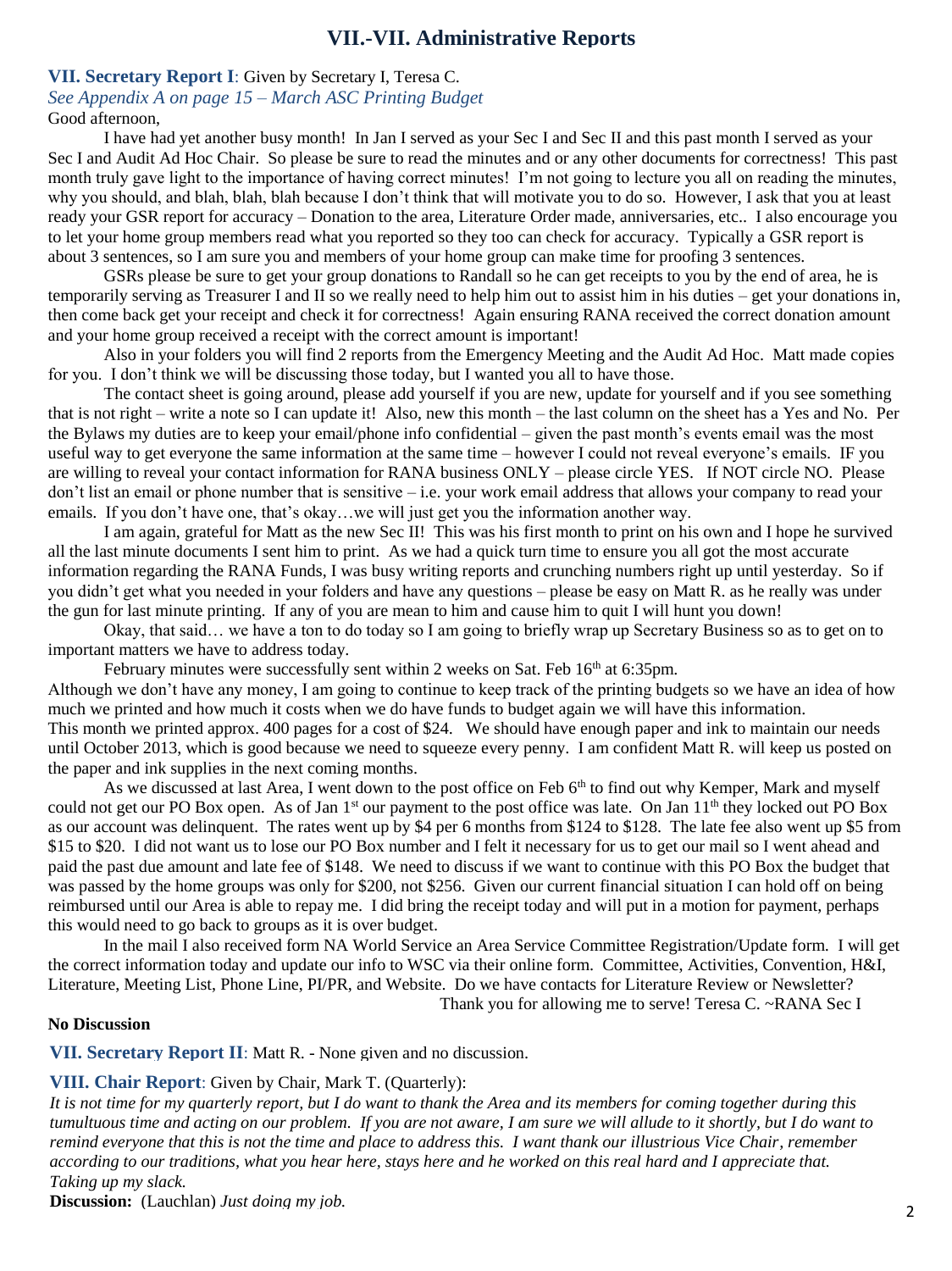# **IX. – XI. Administrative Reports** *(continued)*

**IX. Vice Chair Report**: Given by Vice Chair, Lauchlan P.

First let me thank the area for entrusting me to the duties of vice chair. I would also like to thank the area for their support this past month in allowing me to serve as Chair in a time of need.

It is no secret that after last month's area we discovered our area funds had been compromised by the actions of our former treasurer. This past month I was able to assist the area in recovering the treasurer's materials, removing our treasurer from the bank account and, working closely with our chair, secretary, RCM rep, and you the GSRs was able to help the process of recovering and resolving the issue at hand.

An Ad-Hoc committee was appointed by myself after you, the GSRs were informed of the issue at hand and wrote in requests to have an emergency area service. The Ad-Hoc was formed specifically to determine two things: 1. How our area safeguards failed AND 2. How much money was taken? The secretary and myself did our best to keep everyone informed with the most up to date information via email. I would like to especially thank our secretary for her tireless efforts in compiling, organizing, and sending out information to the area.

We still need to pay rent for the end of the year. The check I was given last area is still in my possession and will be held until we have determined our funds are safe to distribute again.

Thank you for allowing me to serve. Thank you for allowing me to serve. Love and Respect, Lauchlan P. **Discussion:** (Mark T.) *I need to back up for a minute, I went down to the bank and signed on the account to have it frozen. Although we have some \$337, if anyone tries to cash a check or take money out of the account it will come up as available funds of \$0 or insufficient funds. There will be no checks cashed through that account. Lauchlan also signed on this.* 

**X. Treasurer I Report**: OPEN - None Given

**X. Treasurer II Report**: Randall D. None given.

#### **XI. Regional Committee Member I Report**: Given by RCM I, Greg G.

Rudy  $\&$  I attended the 160<sup>th</sup> RSC last month. My partner will be covering the information form that meeting in his report. I have a receipt for the \$27 in gas provided to me to travel to the Feb. RSC.

The RCM budget as of the close of the last ASC on Feb. 3, 2013 was \$794.20 after the above mentioned \$27, the RCM Budget will stand at \$767.20 for 2013.

The 2nd GSR orientation was held today at 2pm with 7 GSR's present. Next month we will be reviewing area forms: how to use them, what they are for, and how to improve their function. Please come out next month at 2pm. ILS, Greg G. **No Discussion**

#### **XI. Regional Committee Member I & II Report**: Given by RCM II, Rudolph C.

Good Afternoon ASC,

I and Greg G. would like to thank you all for allowing us to serve as your Regional representatives. Our 160<sup>th</sup> RSC started with Open forum starting at 11:00 a.m. and discussing Motions and their wording, Subcommittee support(is rotating our subcommittee working), the beach area wanting RD team and possible PR support, RSC 2-day start time, Treasurer brought up the possible need for an audit system for the treasury, and Phone lines- do most of our areas have their own phone lines?

Open Forum closed at 12:05pm\*RSC opened with the Serenity Prayer at 12:20pm\*Roll Call/1st Quorum - (all members below were present)\*Chair – Jeff H\*Vice Chair - Jim H\*Secretary – open position\*Treasurer – Neil\*Regional Delegate – Donna Lee\*Regional Delegate Alt – Eddie W.\*Regional Delegate Alt 2 – OTF\*VRCC Chair – Joe\*Policy Chair - Bill M\*Hospitals and Institutions Chair - Lawrence E\*Public Relations Chair – Nancy S\*Speaker Jam Chair Pro Tem – Absent\*Almost Heaven – Sherry V\*Appalachian – Absent\*BRANA – Peter P\*Beach- Chuck K \*Gateway to Freedom – Andy\*New Dominion – Joe B.\*New River Valley – Absent\*Outer Limits – Harvey\*Peninsula – Jimmy\*Piedmont – T\*Rappahannock – Greg G/ Rudolph C.\*Richmond – Jackie\*Roanoke Valley – Erin\*Shenandoah Valley – Lisa\*Southside – Absent\*Tidewater – Absent\*Tri-Cities – Fatima

There are a few position that are open Chair (Jim, who is Vice-Chair did accept nomination), Vice Chair (Bill, accepted nomination), Policy Chair, H&I, PR, Treasurer, and Secretary. The RDAII was a closed ballet on the floor and Kim A. has now been elected into that position.

This was the old business that we voted on:

Motion 156-3: 2 day RSC- Passed

Motion 159-3: To delegate to the RD team to complete>>>Etta F. - closed ballot simple majority, Passed

Motion 159-4: To delegate to the RD team to complete >>>Sherry V. closed ballot simple majority, Passed

Motion 159-5: To submit a letter of support for the ECCNA Passed

New business after break:

160-1 Motion to have RCM's decide what time the RSC will meet in April-

Straw poll taken: In favor at 11am- 10 In favor at 10am- 2 We start at 11am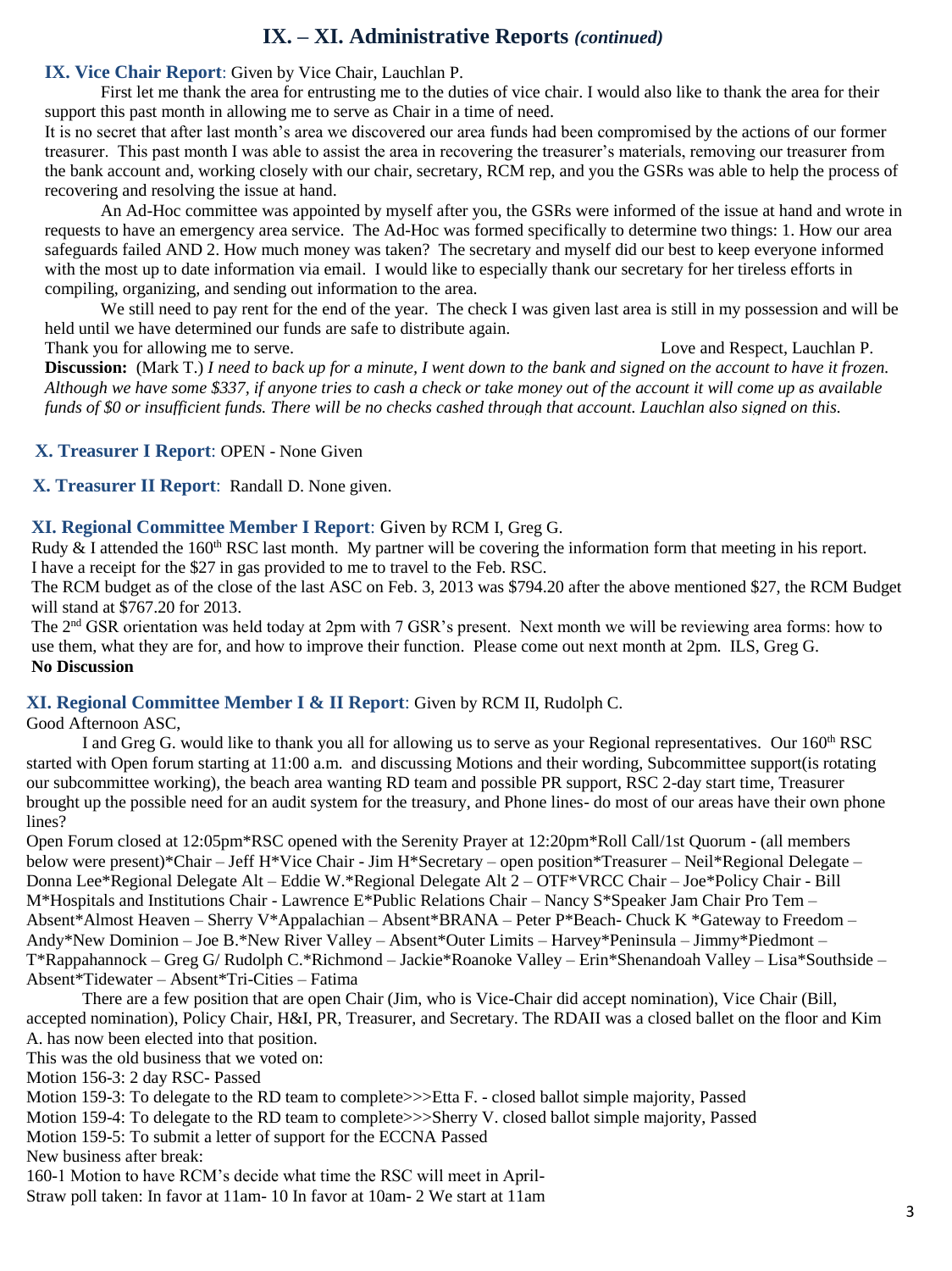# **XI. Administrative Reports** *(continued)*

### **XI. Regional Committee Member I & II Report** *(continued)*: Given by RCM II, Rudolph C.

160-2: Vice Treasurer Duties and Qualifications-Practiced CBDM in development of Vice Treasurer Position duties and Qualifications. Referred to Policy- Policy

Chair will return next month with a motion that includes the input that was discussed at RSC.

160--‐3: MOVER: Bill--‐Policy SECOND: Tee T, Piedmont Area

Description/Background (Optional): While reviewing the Region's policy handbook, the Policy subcommittee discovered that the various subcommittee chairs were not required to include the discussions regarding their decisions on motions referred to the subcommittee by the RSC.

Intent: To provide clarity and direction to the subcommittee chairs regarding their duties and reporting responsibilities. Motion: Change Section IX: OFFICERS DUTIES

*9A. STANDING AND ADHOC SUBCOMMITTEE CHAIR DUTIES (other than Policy Chair) (117th)*

From: 1. Compiles a report for every RSC consisting of: C. Reports on motion committed to subcommittee. To: 1. Compiles a report for every RSC consisting of: C. Discussions and recommendations on motions submitted to the subcommittee by the RSC.

*8A. POLICY CHAIR DUTIES*

From: 1. Compiles a report consisting of activities since the last RSC: C. Report on motions submitted to committee To: 1. Compiles a report consisting of activities since the last RSC:

C. Recommendations discussions on motions submitted to the Policy subcommittee

TABLED To policy till  $161^{st}$  9---2---0

160--‐4--‐MOVER: Bill --‐Policy SECOND: TeeT, Piedmont Area

Description/Background (Optional): While reviewing the Region's policy handbook, the Policy subcommittee discovered that the various subcommittee chairs were not including their line item

budgets in their reports. As a result, the Region's budget process may appear secretive to the Areas and Groups. Intent: To provide clarity and direction to the subcommittee chairs regarding their duties and reporting responsibilities, and provide transparency into the region's Subcommittee budgeting process for the Areas and Groups.

Motion: Change: Section IX: OFFICERS DUTIES/ 9A. STANDING AND ADHOC SUBCOMMITTEE CHAIR DUTIES (other than Policy Chair)

From: G. Submits line item budget for upcoming year to the Treasurer at or before the August RSC. (142nd) Instruct all subcommittees to include in their yearly budgets all estimated expenses including possible workshops and events. (139th) To: G. Submits line item budget for upcoming year to the Treasurer at or before the August RSC, which is included in the Subcommittee report at the October RSC. Instruct all subcommittees to include in their yearly budgets all estimated expenses including possible workshops and events. (139th)

Change: Section IX: OFFICERS DUTIES/ 8A.POLICY CHAIR DUTIES

From: 3. Submits line item budget for upcoming year to the Treasurer at or before the August RSC. (142nd) Instruct all subcommittees To: include in their yearly budgets all estimated expenses including possible workshops and events. To: Submits line item budget for upcoming year to the Treasurer at or before the August RSC, which is included in the Subcommittee report at the October RSC. Instruct all subcommittees to include in their yearly budgets all estimated expenses including possible workshops and events. Discussion consisted of what the purpose of this motion is and whether or not it was a good idea to create what might be seen as redundancy. TABLED indefinitely

160--‐5: MOVER FATIMA H Tri--‐cities SECOND Chuck K, Beach area

Intent: to Have the RD Team assist us in our GSR/GSR Alt Learning Day

Motion: To Have the RD Team Attend and present on Feb 23 At GSR/ALT Learning Day \$40/RDA ------ \$40/RDA2 If attending --‐--‐ \$10/RD PASSES 12--‐0--‐0

160---6: Mover: Donna Lee SECOND: Greg G. RANA

Background: WE have been rotating subcommittees for some time. It is quite possible that having a central location may foster greater support for subcommittees.

Intent: To discuss what would be best to foster support for subcommittees

Proposal: To Discuss the benefits of rotation vs. having a subcommittee meeting in a central location.

Discussion: PR Spoke on whether or not the support garnered by rotating to different quadrants was actually translating into real "help/support". Erin spoke about centralizing each subcommittee to one of the quadrants for a full year.

Stability Might be maintained and rotation would still be happening. Chuck Agreed that consistency was crucial. Sherry: Are our subcommittees obsolete. Greg: Lack Of participation could just be a result of poor attraction. Peter Also brought up the point of how do we fairly distribute the load… without rotation it's too far for people.

End result: Chair Formed Adhoc committee to meet at The subcommittee meeting 1:00---3:00---3<sup>rd</sup> Saturday in March in Lynchburg to look into what we can do electronically--‐Greg G. appointed AdHoc Chair.

The next RSC 2-day will be held on April 20, 2013 in Halifax Regional Hospital South Boston, Va. At 11:00am open forum and RSC at 12:15. In loving service, Rudolph C. & Greg G.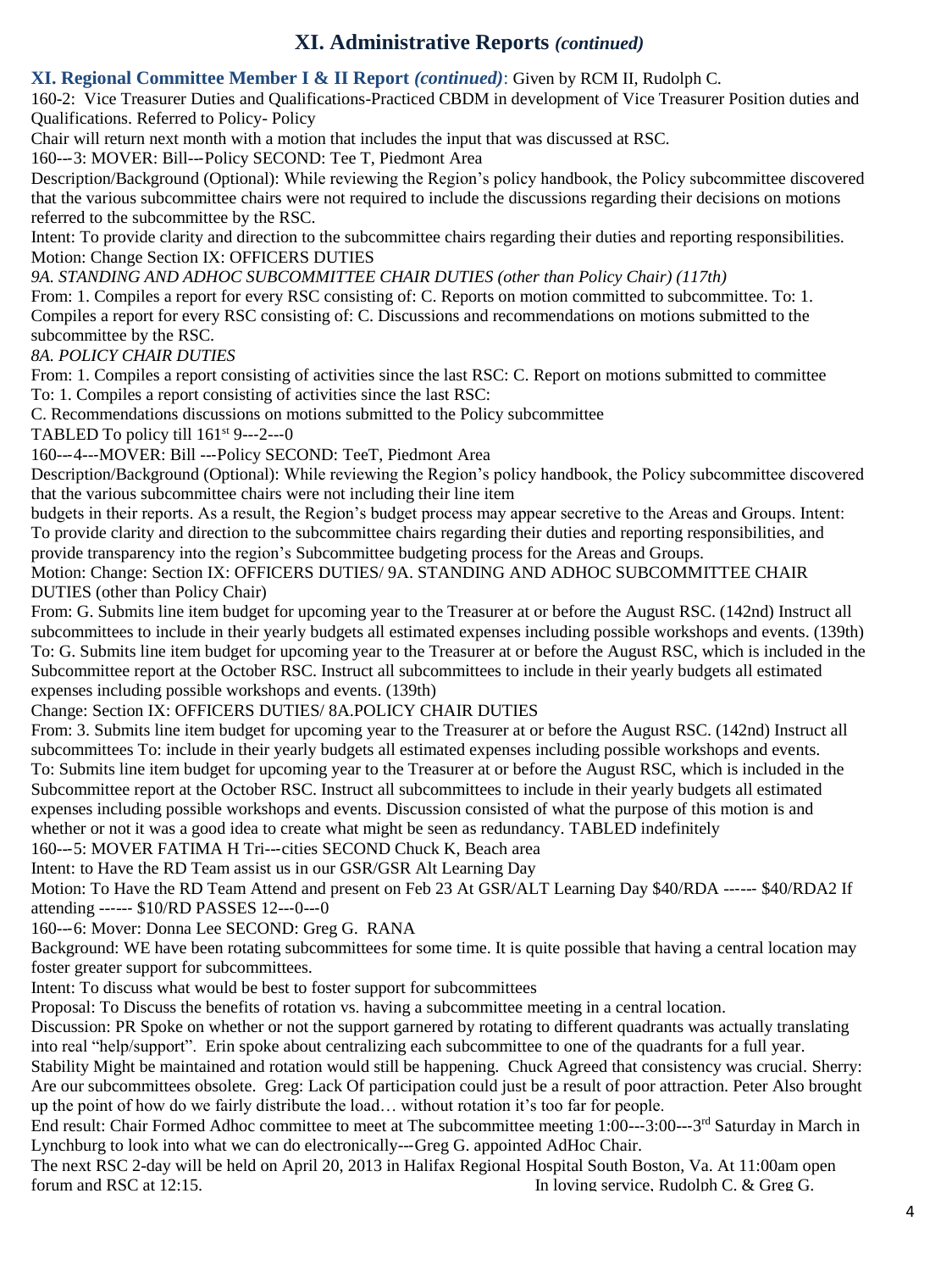### **XI. Administrative Reports** *(continued)*

#### **XI. Regional Committee Member I & II Report** *(continued)*: Given by RCM II, Rudolph C.

**Discussion:** (Lavita) *Did you say that the Regional H&I Chair is open?* (Rudolph) *Yes. We encourage you all to come and experience Region, you don't have to be an RCM to attend.* (Mark T.) *So there are no motions that need to be voted on?*  (Rudolph) *None.* 

# **XII. Subcommittee Reports**

### **A. Activities Report**: Given by Chair, Julie C.

First of all I would like to thank the ASC for allowing me to serve.

Since last area activities met 4 times to prepare for the speaker jam. \We would appreciate it if you would come out and support us March 9<sup>th</sup> 11am till 8pm at Falmouth Baptist church, however we would greatly appreciate continued support thru out the year at our upcoming events!! Thank you In Loving Service, Julie C.

**Discussion:** (Greg) *Do you have a preliminary numbers as far as the T-shirt sales goes?* (Julie) *We sold the first T-shirts for \$10 each.* (Greg) *We bought \$245 worth of T-shirts in the first batch..*(Rudolph) *We had to give \$280 some dollars for the new T-shirts. We still have 4 T-shirts from the first batch left to sell.* (Teresa) *So you had 30 T-shirts and sold 26 for \$10 each, \$260 and you have 4 left to sell which will bring in \$40. \$260 - \$245 means there was a profit of \$15 and you still have 4 more shirts to sell which is potential \$55. So that \$15 was rolled into the next Speaker Jam funds.* (Julie) *The new shirts are \$12 because they are printed on the front and back.* (Rudolph) *We ordered 30.* (Teresa) *So if all T-shirts are sold: 30 @ \$10 = \$300 and 30 @ 12 = \$360, \$300 + \$360 = \$660. Spent \$245 + \$280 = \$525. Potential Profit: \$660-\$525 = \$135. So far there has only been a profit of \$15.* (Rudolph) *Come out and support – fish, food, fun and fellowship. We talk about supporting our Area, and*  we have had numerous amount of Speaker Jams in our area and we have had people come and record our events but we don't *even invest our time to buy those CDs to try to generate more money. We would rather just come hear the message and leave and then the 2 people that we use to record don't ever make any money. And because they don't make any money we can't donate any money back to area. Please if you hear a good message buy the CD and give it to a newcomer that is the only way we make any money. We got to at least try to get some of that money back, besides just eating up all the food and buying the Tshirts, there is more to it than that.* (Julie) *Also people asked from other areas to come out and sell merchandise to help donate money back to us, to help us out. It would nice if you all came for that too.* (Teresa) *Is there a place where you can buy those CDs online?* (Rudolph) *You have to talk to the recorder, Lauchlan.* (Lauchlan) *No they are not online, it is a copy write issue. If you need them we can get them to you.* 

#### **B. Hospitals & Institutions (H&I) Report**: Given by Chair, Lavita D.

We continue to hold monthly subcommittee meetings. I was not present in February due to my son's death. A special thank you to all who continue to step up, serve and support H&I. In getting back on track we have lots to do. We continue to show up every week in Bowling Green and try to assist them in having a GSR represent each month. Please join us next Sunday at Thruman Brisbane Shelter at 5:00pm.

No expenses this month. Thanks for letting me serve, Lavita D.

#### **No Discussion**

# **C. Literature Chair Report**: Given by Chair, Margret D.

Literature sold at last area was \$910.85, we have some things on back order that we need to get ordered. Free State is holding our check until we are able to make payment to get us current.

**Discussion:** (Teresa) *Did you feel or find that the form we sent out to the groups and posted online was helpful today for the groups that ordered? Per the request of Etta at the emergency meeting – was that helpful?* (Margret D.) *Yes it was.* 

# **D. Outreach Report**: ABSENT - None given

**Discussion:** (Lavita) *Just out of curiosity and I understand Stephanie's situations, but what are we going to do about this position? 4 months, 3 months…I don't even know if there were other people participating in Outreach Committee, I am really hoping that there were and that they would come to our meeting next Sunday so we can try to figure out what to do and how to support her. So the question is – how long do we have this position be vacant?* (Julie) *It has only been a couple times in the last couple Areas that she has missed, but that is it. She has made announcements at meetings for help, but it has really been her the whole time.* (Teresa) *I was thinking about this because when I was updating the Open Positions, Stephanie's term as we mentioned before was up in March and she communicated through me that she did have the willing to serve again, however we were supposed to announce it as open to give other the opportunity to step up if they wanted to and no one has yet. However, even if she does stay on and no one else wants to step up, she does need support. I did notice in the Bylaws that there is an Outreach Vice Chair, sort of like the Literature Vice Chair – someone that helps out, no real assigned duties or terms, so I will add that to the Open Positions sheet next month so it will be announced and we can really try to get her some help.*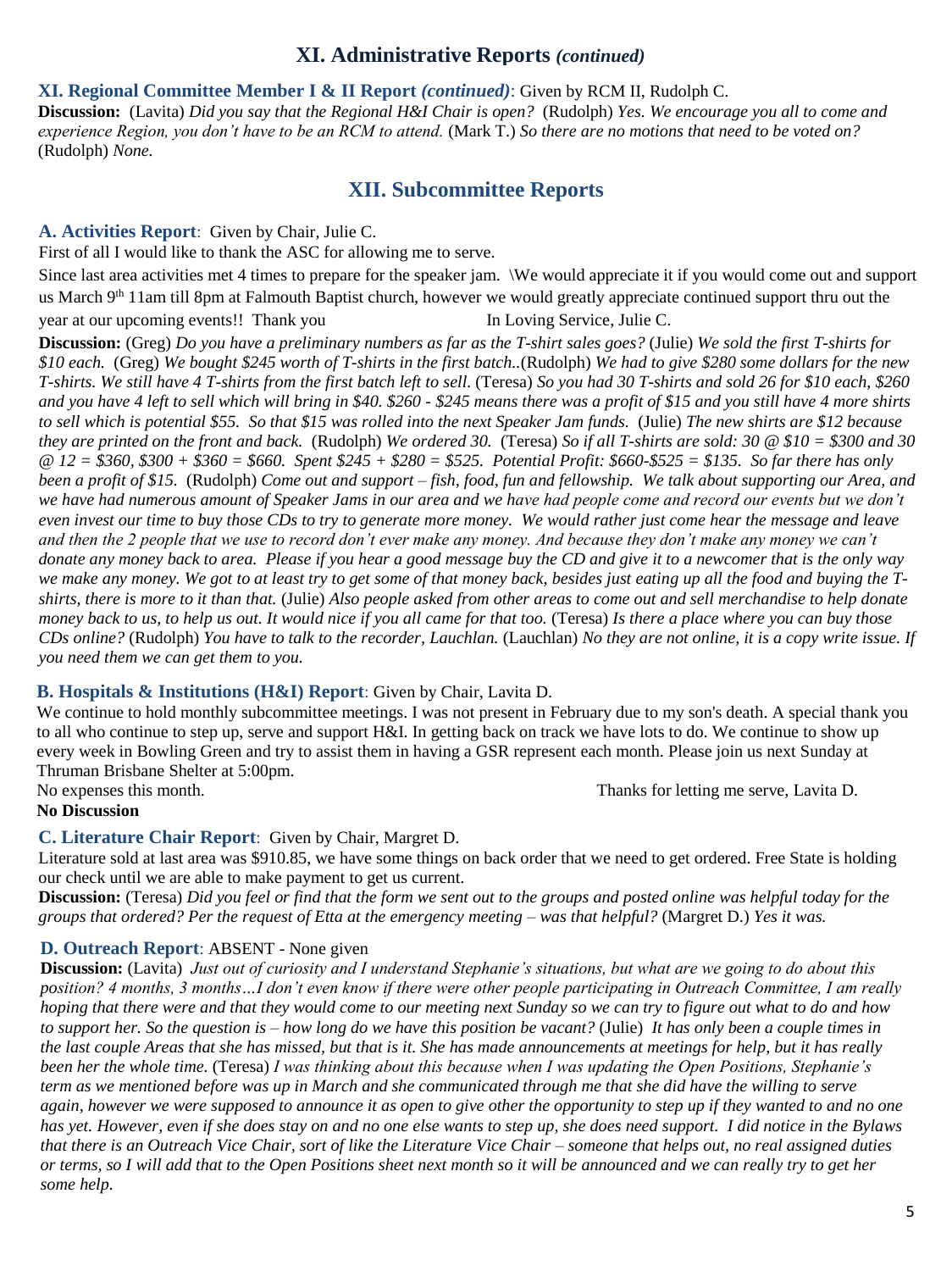# **XII. Subcommittee Reports** *(continued)*

#### **E. Public Relations (PR) Report**: Given by Chair, Kemper B

Good afternoon,

I would like to thank you all for allowing me to serve. PR Met on Sunday, February  $10<sup>th</sup>$  at the normally scheduled time and place. At this meeting, we primarily discussed what ways we can gain support within our area to have better participation in PR. We also worked through our process of contacting professionals and how we would try to accommodate a presentation with the low amount of participation. We decided to start getting a list created of folks that might be willing to collaborate and give such a presentation if the opportunity was there. We have sent a few emails off to professionals asking if they would be interested, with no responses thus far.

Our next meeting will be held at the regularly scheduled time and place on March 10th.

In Loving Service, Kemper B. (RANA PR Chairperson)

**Discussion***:* (Mark T.) *Are you talking in anticipation of an upcoming panel, meaning nothing is scheduled?* (Kemper) *Yea, nothing is scheduled. In anticipation of a response/request for a panel we would like to have something in place so we can accommodate a request should they want us to come out next week for instant. We discussed at the last meeting that we don't really have enough participation to have that in place so we are looking outside of PR to folks that say they are available and qualified to represent us on a PR panel. Similar to what H&I did, however for PR panels we don't control the times so we need to make an on call list for those that are willing. We have a ton of materials that we can go over and ideally it would be great to go over at the PR/Outreach meeting, but that may not work short notice.* (Mark) *So this is like preparedness!*  (Kemper) *We are trying to be, flexible and do with what we have.* (Rudolph) *This is towards probation and parole, they are still waiting for somebody to come in and talk to them about NA, the contact person's name is Kim Bicker.* (Lavita) *Kim Bicker?* (Rudolph) *Yes. Her telephone number is 540 -710- 2102. The other person is Drug Court, Kelly Hail is waiting for NA to reach out to them too. I am trying to get a hold of that number now.* (Mark T.) *And how did you get this information? Are you continual getting this information?* (Rudolph) *Because of where I work and I had an opportunity to be a part of Celebrate Recovery these folks reach out to me.* (Etta) *Because we are short on bodies are we floating people from H&I to help out with PR? What are we doing to make sure we have enough people? You are welcome to put my name on the list, I would be happy to help. But the question is what are we doing to fill these panels and how many people are we looking for to man these upcoming panel requests?* (Kemper) *As far as the target number, I would like to have 3 people come to be part of the presentation only because of my experience, it has always gone well whenever we did that. That is actually what we addressed in out last meeting some of the people that are being put on this list were folks that on H&I that are floating over to help out in PR. As far as the mix of the 3, I would like have a member with more service experience mixed with a few members that may not have as much service experience. I know when I did my first H&I panel, all I could do was come from a place of what NA had done for me, but it was an experienced member that talked about the way we relate to the public.* 

**F. VRCC Director Report**: None given. Gary T. resigned via email to Secretary I.

**Discussion:** (Mark T.) *VCRR position is open, would the GSRs please announce this.* (Sara K.) *Where would you go to be nominated?* (Mark T.) *Here.* (Greg) *Can the letter that was submitted be read and included in the minutes?* (Mark T.) *There are so many emails this month, if you can find it you are welcome to read it. If not, then the letter can be included in the minutes for the record.* 

Please see letter below: 2-5-13 VRCC Directors Report. Hello Everybody, Your 31<sup>st</sup> AVCNA was a successful convention. I do not know the numbers but it did not lose money. As of the Saturday Night Main Speaker meeting during the convention I lost all desires to be any part of NA. My life is

 $\text{Aut } T$  ) Margret has graciously donated this new receipt hook for us to use Thank youl  $\mathcal{L}_{\text{max}}$  be a warm  $\mathcal{L}_{\text{max}}$  and  $\mathcal{L}_{\text{max}}$  is the model whose measuremeasuremeasuremeasuremeasuremeasuremeasuremeasuremeasuremeasuremeasuremeasuremeasuremeasuremeasuremeasuremeasuremeasuremeasuremeasuremeasur (Mark T.) *Margret has graciously donated this new receipt book for us to use. Thank you!*

(Greg) *Can we please review the Ad Hoc Committee reports so that the GSRs are aware of the findings before we read the* GSR reports? (Mark T.) *That was not on the agenda, but if no one objects I don't see why we can't do that.* 

**Motion 03/03-No Number given:** Maker: UNK 2  $2<sup>nd</sup>$  by: UNK

To read/review the Ad Hoc Committee Report before the GSR Reports.

**Intent:** To review findings from the Emergency Meeting and Audit Ad Hoc meeting and to allow for any questions so folks are prepared for the next steps.

*VOTE: Abstain=0, For-13, Against=0 Motion - PASSED*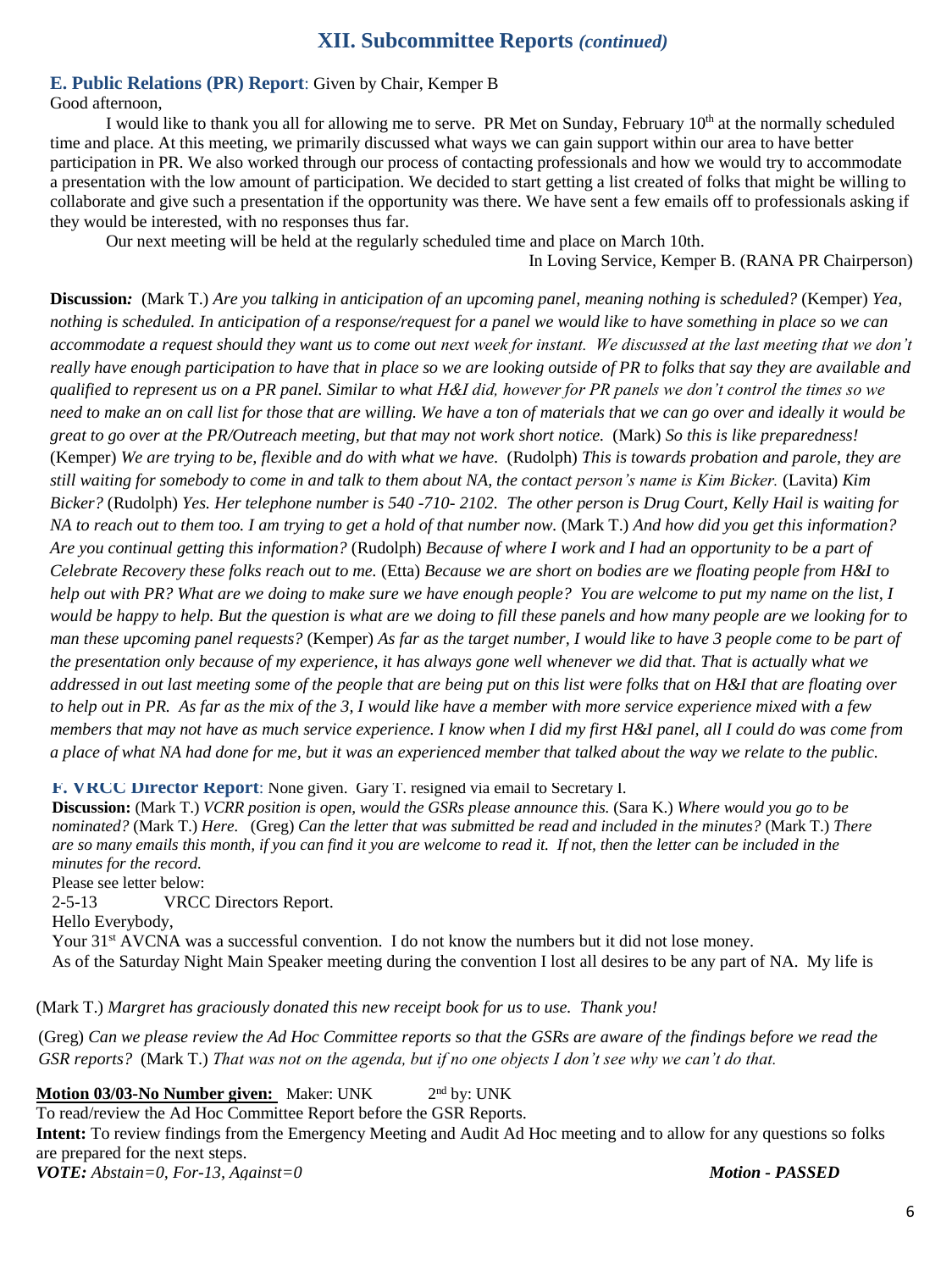#### **Reading of EMERGENCY Meeting Report** by Ad Hoc Chair – Teresa C.

\***See hard copy handouts given at March ASC and attachments in email. Also posted online at <http://www.rappahannockareaofna.com/>**

**Discussion:** (Lauchlan) *Just one amendment to the RANA Emergency Meeting Report – Cleo J from Man Up, wrote the request, not texted and I have a photo of that letter written by Cleo J and Dawn R.* (Teresa C.) *Okay, I will amend that in the report.*

**Reading of Audit Ad Hoc Meeting Report** by Ad Hoc Chair – Teresa C.

#### \***See hard copy handouts given at March ASC and attachments in email. Also posted online at <http://www.rappahannockareaofna.com/>**

**Discussion:** (Teresa) *Total monies stolen were \$3,903.37. Given what we owe: Rent \$90 + Free State \$620.46 + PO Box (Reimburse Teresa) \$148 = \$858.46. Current balance of \$337.91 - \$858.46 = -\$520.55 we are in the hole!* (Sarah K.) *What now?* (Mark T.) *We send a registered letter to the perpetrator and hold a meeting. A separate meeting with said person. I've been advised that what really needs to happen is line out exactly how much money it is, get an admission and have it signed in front of a Notary. Then on a separate contract a reconciliation payment agreement, signed, witnessed and notarized. So the next step is to come to agreement of when and where this meeting should take place and go from there – first things first, so to speak. That is my limited understanding of how this should go. We want to do this in a kind and loving manner and not hurt anybody. But by the same token we have to put safe guards in place, we can't allow this person to do this again. We have to put a safe guard in there that prevents that from happening, not only in this Area but anywhere. If we can possible do so, that is just how it is. As far as laws being broken, prosecution is a final last resort. After we have done our due diligence and all the other steps that I just mentioned.* (Michelle) *One of my home group members is a retired police officer upon reading the theft bulletin, if we draw up an agreement, it's not upheld and it is a*  legal document that we could not prosecute after that. (Mark T.) *That is correct which is why we have to put safe guards in beginning.* (Ashley) *If we prosecute and a news reporter looks us up are we going to be violating our Traditions?* (Mark) *Not if we are careful about how we write the said contract. And you correct that NA is not involved in any prosecution or law suits as a fellowship.* (Antoinette) *The way the bank would handle the situation a police report would have to be taken out by the person whose name was forged and uttered as citizen, not as a member of NA. A crime was committed against that person. So the person would have the police take a report, then take the sworn affidavit to the bank and then the bank would take steps to prosecute. Whoever handed the money to the Treasurer can take out the charges for the 5 counts of grand larceny as a personal citizen. In our group's case, I don't think we have one person. So let's say the Vice Chair collected all the money and then handed it to the Treasurer then the Vice Chair could take out the charges for 5 counts, I was thinking it was 5 counts because there were 5 deposits that weren't made. Grand larceny.* \*5 deposits were not made at all and one deposit was short, thus 6 counts of grand larceny.

(Mark) *This meeting is not the time and place for this. I want to reiterate, filing criminal charges – my name was forged twice and I can do that. I just want to let this body know that is a last resort. I am going to go through the process of the bulletin #30. I am proud to say that is how this Ad Hoc Committee and Body has acted thus far. It wasn't torches and pitch forks that did not happen.*

(Etta) *Good job to all of you that dug in to find the information. It is unfortunate but some good things can happen as a result of it as folks come together. This may be a good time to add to our Bylaws an annual audit for our area because this has never been done. An Area inventory. We have online an Area inventory, maybe adding those 2 things moving forward. Have we thought about safe guards? The once a year every subcommittee do an audit so we know what is going on and have in place checks and balances.* (Mark) *Any GSR can put forth a motion to add or amend our Bylaws. I agree, it is something that needs to happen. We changing, morphing, growing, it is a continuing process at Region and World. So yes, in answer to your question, I think that is appropriate.* (Sarah) *What is the Area planning on doing to get us out of the said hole we are in? So we can pay our rent and what not.* (Mark) As was reported, a large portion of the money, Free State has *graciously held the check and is willing to work with us if we need to place an order even if we haven't paid the money. There was some money collected today, our 7th Tradition today was like \$48. NORVANA donated \$77 out of the kindness of their hearts.* (Antoinette) *Experience, Strength and Hope and Primary Purpose donated \$100 each today, so that is \$200.* (Mark) *After everything is said and done, we may be out of the hole today and break even. But understand we are not going to solve this in 30 days. But we have as a group come to some answers.* (Sarah) *Is one of those solutions, because I have seen a few emails, to go into mega fund raising mode? Because that is the feeling I am getting and hearing at meetings and emails that we are just going to fund raise ourselves out of this problem. Is that Area's stance on it?*

(Mark) *You are Area, as are all of us. It is a we thing. I think we ought to fund raise all the time anyways. But never mind what I think. I don't think it is a question as to whether we are going to come out of this as we are already on our way out. I think it is a question of restitution at this point in the game. Obviously there are some holes in our guidelines and we failed in some of our safe guards and the recommended safe guards. Going forward I certainly think we will grow from this. Not to say that some of this couldn't have happened anyways but we certainly could have stopped the bleeding so to speak.*  (Lili) *To Sarah's question, even with the money coming in we need to determine a priority on the money going out. The budget is effectively worthless for today and we will need prioritize and revisit it as we move forward.*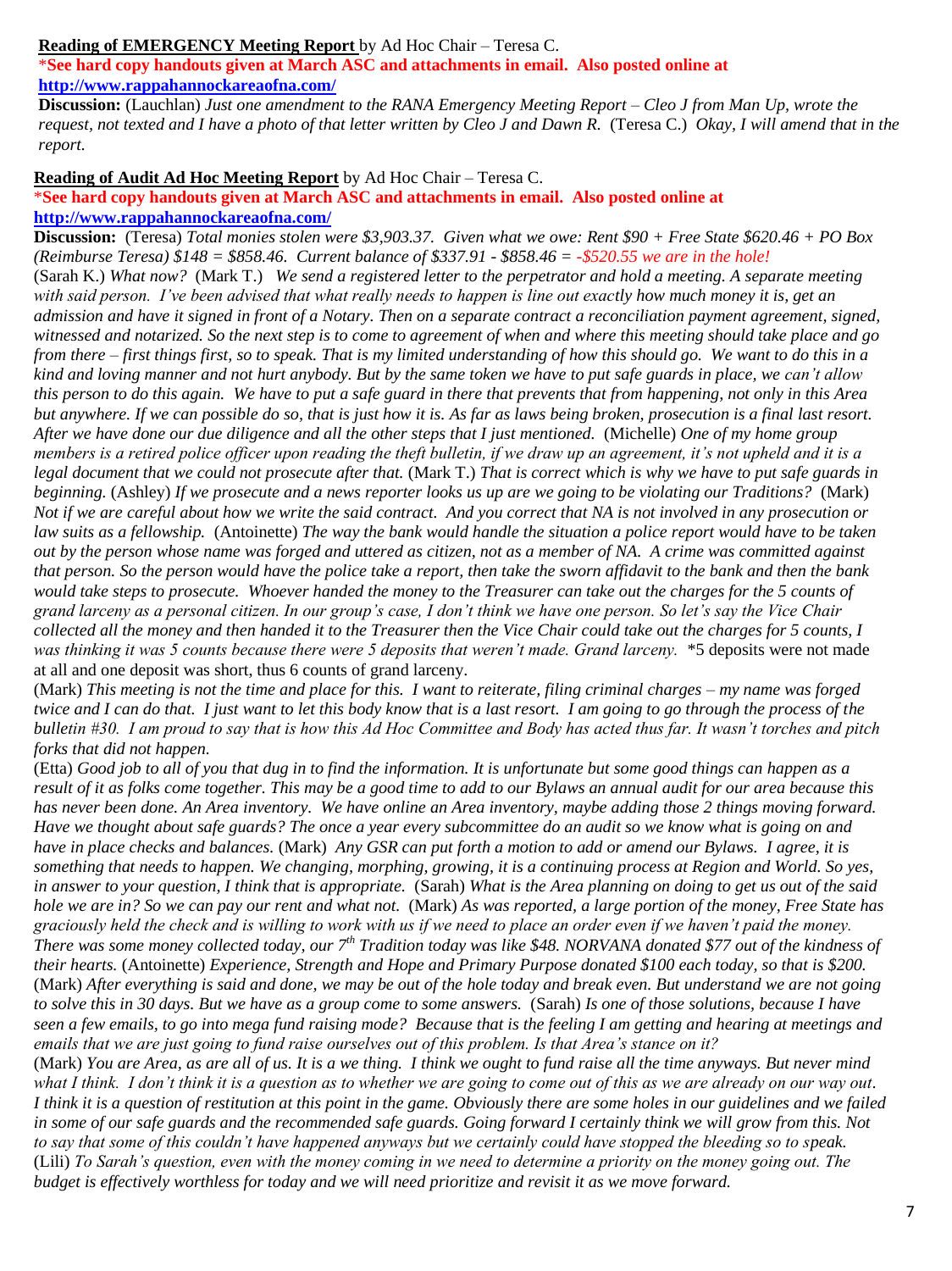#### **Reading of Audit Ad Hoc Meeting Report** by Ad Hoc Chair – Teresa C.

\***See hard copy handouts given at March ASC and attachments in email. Also posted online at <http://www.rappahannockareaofna.com/>**

#### **Discussion** *(continued)***:**

(Julie) *I think there is some confusion when it comes to Activities and the money. The money we take from the budget and the money we generate from Speaker Jams goes back into our budget. Activities does not put back, only sometimes like there was a Regional Speaker Jam that was when we donated extra money to the Area. We always have to give receipts and proof for it to go back into Activities budget. So I think there is some confusion there. So I guess we are going to have to figure out what we are going to do when we bring back all the money from the Speaker Jam.* (Teresa) *I am just going to say this because it has been a pet peeve of mine since I showed up at my first RANA Area meeting, CASH! I just don't get the cash thing. I have never been anywhere before in my life with admitted dope fiends and so much cash! I don't get it at my home group, I have to argue about it. I don't get it at Area for donations or literature purchases. No one wants to use money orders because what if there are things on back order…I just don't get it. Why doesn't the Area take the strong suggestion to use money orders and not have free floating money that easily can tempt someone to steal it? And back in Florida money orders are free and here they are not, so they cost a buck, but it seems to me that it is worth protecting the Area's funds and addicts from a temptation that could possible cause them to use or kill themselves. Money orders protect us from ourselves. My biggest feeling out of all of this, is WE allowed this to happen. She has this on her conscience that is the kind of shit that kills us! I don't know how I would feel if this had been me, I honestly don't know if I would live through it. We are supposed to protect each other from each other. That's why they write guidelines for us to follow.*  (Steve) *When she could not produce a report on the first month, the second, the third and she would have an excuse. The safe guard is, MUST produce a report immediately, no ifs ands or buts. And if they can't do it, than they can't do it then they shouldn't be in there.* (Mark) *Having 2 bodies make the deposit is a great safe guard. There are a lot of great suggestions and safe guards and we let them slack. That is all hind sight and behind us. As I said in the beginning this is really not the time or place to address this.* (Lauchlan) *Appoint an Ad Hoc Committee.* (Mark) *We have one.* (Lauchlan) *No a different one.* (Teresa) *To your point, in our Bylaws under Treasurer I Duties it say – Follow World Service Treasurer Handbook. Which is where all those suggestion are. It does not say it under Treasurer II, but it does say "follow it", it doesn't say "sort of follow or take suggestions" it says "follow it". So our Bylaws do cover those suggestions.* (Greg) *When are we going to discuss what we are going to have the meeting? Next step is restitution. I think we should have it at next Area meeting.* (Mark) *I tend to agree with you. As far as the current Ad Hoc, you have fulfilled your purpose.* (Teresa) *I was going to ask if you think we have fulfilled our purpose. I think we have, so please dissolve us.* (Mark) *You are dissolved.* (Body) *No, no, no, you have more to do.* (Lauchlan) *When the Ad Hoc committed was appointed it had 2 clear questions to answer and there was no objections to it. That was the purpose to continue it would be to change its purpose. There should be a separate committee beyond that.* (Mark) *Acting Chair can dissolve the Ad Hoc.* (Lauchlan) *It is dissolved.* 

(Mark) *I am going to appoint an Ad Hoc to send a registered letter, admission and restitution contract signed.* (Greg) *So is the committee going to determine the terms of repayment?* (Mark) *No. First draft the letter and haven't it sent to the perpetrated. Second to set up a meeting at the bank or wherever to have the admission letter signed with witnesses and have them notarized. And three to write up the contract for restitution and the same, have it witnessed and signed.* (Greg) *By her?* (Mark) *Yes.* (Greg) *So the Ad Hoc will decided what the terms of payment will be.* (Mark) *No, I am appointing the Ad Hoc to create, write in down. The Area as a body will decide what the contents are, two of which have already be determined.* (Steve) *The amounts?* (Mark) *The amounts, what was taken and when. By arriving at that we have the accounting that we can put in the admission letter.* (Steve) *So we need to determine how much she will pay back per month.* (Mark) *Some question of whether it will per week or per month. My feeling on it should be weekly.* (Lauchlan) *Per the WSC Bulletin, it is not worded this way, but for lack of a better term she is entitled to her day in court where she gets*  to sit down with the Area and explain her side of the story and the Area is allowed to reflect on that. This is what the *Bulletin says – people are allowed to express themselves, we take a break so everyone can go get in contact with the God of their understanding, I pray you have one, and then at that point the terms can be discussed. The Ad Hoc Committee can lay out some loose terms. At the minimum the letter, but the terms not so much because the meeting is where the person is supposed to be able to tell us if they can pay restitution and this is how much I can afford. From there we would need to obviously negotiate something that is amicable to both parties.* (Mark) *I am just trying to appoint an Ad Hoc Committee to put the paperwork together, not draw up terms.* (Jonathan) *What happens if she doesn't show up?* (Teresa) *That is also covered in the Bulletin.* (Kenny) *The letter that is being sent to invite her needs to be notarized?* (Mark) *No, the letter will be sent registered mail so that this body knows she received it, we have a record that she was invited to attend the meeting.* (Steve) *Do we have her address?* (Lauchlan) *Yes.* (Mark) *So I asked for a volunteer or nomination to Chair this Ad Hoc. Okay, I have 2. Are you volunteering?* (Teresa) *Yes, I don't know who the other person was but we can do it together.*  (Mark) *It was Lauchlan.* (Mark/Lauchlan) *You are appointed.*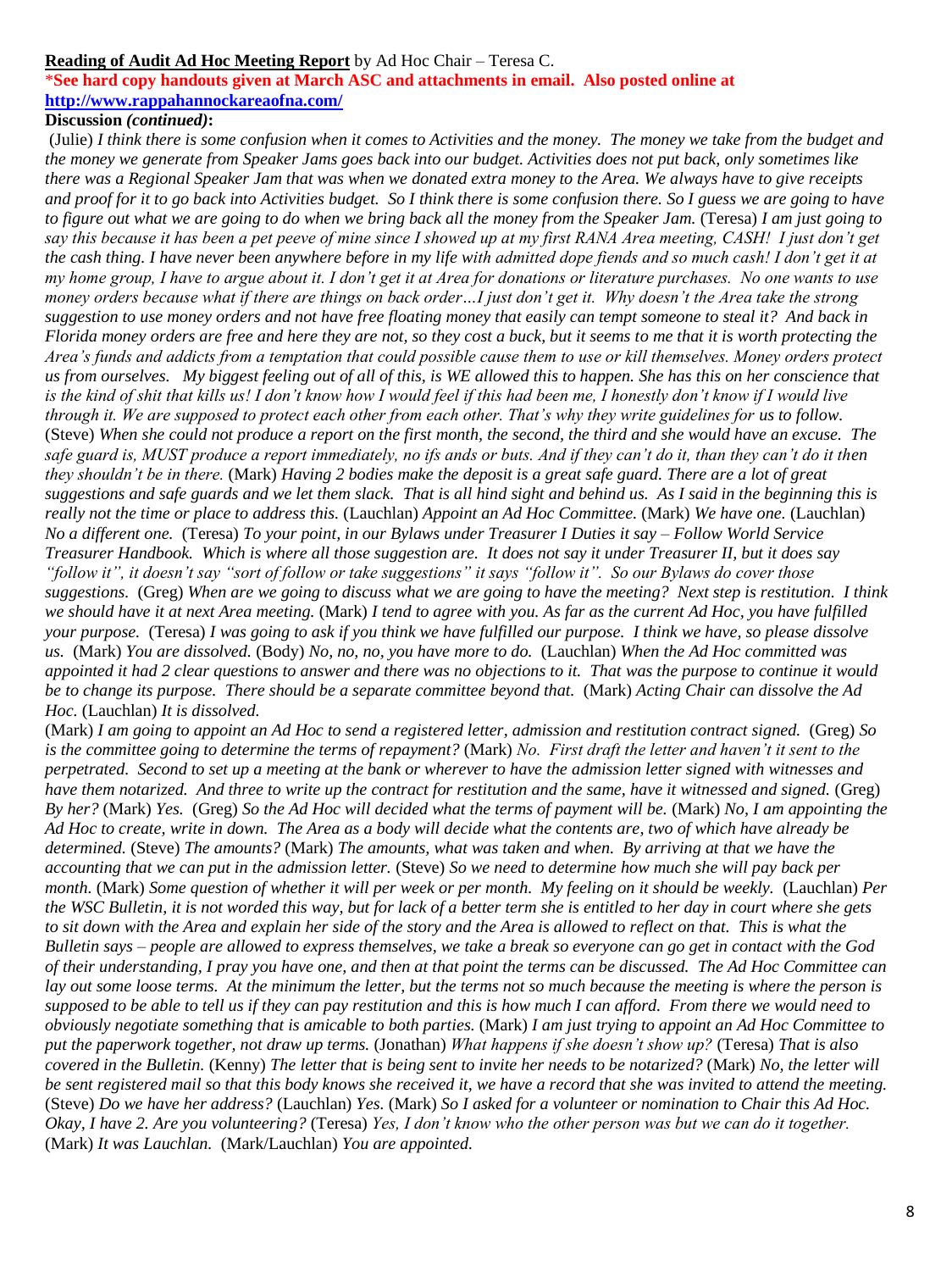#### **Motion 03/03-No Number given:** Maker: Dominic 2 2<sup>nd</sup> by: UNK *Out*

*of Order*

Due to time, skip over giving oral GSR Reports as they will be printed in the March Minutes.

**Intent:** To move business along.

**Discussion** (Lavita) *The reason I wanted the GSR reports to be read is that Teresa C. from my home group will be celebrating there 15 years on March 15th .* (Teresa) *Actually my anniversary is the 11th and I am celebrating on Tuesday, the 12th at our home group, Standing By Recovery.* 

(Mark) *It has been pointed out to me that this whole meeting is about the groups and the GSRs should be able to read there* 

#### **XIII. Group Service Representative (GSR) Reports** *reports. Seeing how we adopted this agenda as the format we will get through them.*

GSR reports called by Secretary to be read to body.

| <b>HOME GROUP</b>                                                                                                                                                                                                                                                                                                                                                                                                                                                                                                                                                                                                                                                                                                                                                                                                                                                                                                         | <b>GSR/ALT</b>                                                                                                                                                                                                                                                                                                                                                                                                                                                 | <b>DAYS AND TIMES</b><br>OF MEETINGS | # GROUP<br><b>MEMBERS</b> | # AVG. WKLY<br><b>ATTENDANCE/</b><br><b>NEWCOMERS</b> | <b>GROUP</b><br><b>DONATION</b>   | LIT.<br><b>ORDER</b> |  |  |  |  |  |
|---------------------------------------------------------------------------------------------------------------------------------------------------------------------------------------------------------------------------------------------------------------------------------------------------------------------------------------------------------------------------------------------------------------------------------------------------------------------------------------------------------------------------------------------------------------------------------------------------------------------------------------------------------------------------------------------------------------------------------------------------------------------------------------------------------------------------------------------------------------------------------------------------------------------------|----------------------------------------------------------------------------------------------------------------------------------------------------------------------------------------------------------------------------------------------------------------------------------------------------------------------------------------------------------------------------------------------------------------------------------------------------------------|--------------------------------------|---------------------------|-------------------------------------------------------|-----------------------------------|----------------------|--|--|--|--|--|
| 1. Set it Off                                                                                                                                                                                                                                                                                                                                                                                                                                                                                                                                                                                                                                                                                                                                                                                                                                                                                                             | Jonathan C. - GSR                                                                                                                                                                                                                                                                                                                                                                                                                                              | Sun. 7 - 8:15pm                      | 3                         | $30 - 35/4 - 7$                                       | \$3.00                            | \$0.00               |  |  |  |  |  |
| In need of dedicated home group members! Who will be there weekly or we are going to die!                                                                                                                                                                                                                                                                                                                                                                                                                                                                                                                                                                                                                                                                                                                                                                                                                                 |                                                                                                                                                                                                                                                                                                                                                                                                                                                                |                                      |                           |                                                       | <i>*Needs help &amp; support.</i> |                      |  |  |  |  |  |
| Group Anniversaries: None reported                                                                                                                                                                                                                                                                                                                                                                                                                                                                                                                                                                                                                                                                                                                                                                                                                                                                                        |                                                                                                                                                                                                                                                                                                                                                                                                                                                                | Mon. - Fri.12 - 1:00pm               | 32 (updated)              | 140/4                                                 |                                   |                      |  |  |  |  |  |
| 2. Who Wants to Live                                                                                                                                                                                                                                                                                                                                                                                                                                                                                                                                                                                                                                                                                                                                                                                                                                                                                                      | Michelle G - GSR<br>Alt. GSR - none                                                                                                                                                                                                                                                                                                                                                                                                                            | \$66.90                              | $\overline{$}60.40$       |                                                       |                                   |                      |  |  |  |  |  |
| Our group is looking for treasurer for our group and Alt. GSR. Our attendance has been good, we are putting safe guards in place at our<br>group level to assure all monies are accounted for properly. Also discussed having a picnic this summer, more info. Will come.<br>Group Anniversaries: Matt R. 4/10/13 - 1 Year                                                                                                                                                                                                                                                                                                                                                                                                                                                                                                                                                                                                |                                                                                                                                                                                                                                                                                                                                                                                                                                                                |                                      |                           |                                                       |                                   |                      |  |  |  |  |  |
| 3. In It to Win it                                                                                                                                                                                                                                                                                                                                                                                                                                                                                                                                                                                                                                                                                                                                                                                                                                                                                                        | Sarah K.- GSR<br>Casey L. - Alt. GSR                                                                                                                                                                                                                                                                                                                                                                                                                           | Mon. 7:00 - 8:30pm                   | 12                        | $60 - 70/3$                                           | \$0.00                            | \$0.00               |  |  |  |  |  |
| Spring Fling is April 29 <sup>th</sup> 4-9pm. Pot luck, speakers, talent show contact Sarah K or Billy M. if you have a talent. Regular meeting at<br>7pm. Home group T-shirts can be pre-ordered thru Sarah.<br>Group Anniversaries: Billy M. 4 years 3/11 Casey L. 1 year 4/29                                                                                                                                                                                                                                                                                                                                                                                                                                                                                                                                                                                                                                          |                                                                                                                                                                                                                                                                                                                                                                                                                                                                |                                      |                           |                                                       |                                   |                      |  |  |  |  |  |
| 4. Hope Fiends                                                                                                                                                                                                                                                                                                                                                                                                                                                                                                                                                                                                                                                                                                                                                                                                                                                                                                            | $GSR - none$<br>Kevin S. - Alt. GSR                                                                                                                                                                                                                                                                                                                                                                                                                            | Tue. 7 - 8:15pm                      | 3                         | 40/4                                                  | \$32.65                           | \$17.35              |  |  |  |  |  |
| to help raise money and provide an opportunity for food, fun & fellowship. Our group's conscience on the matter of keeping an accurate<br>meeting list by removing non-active groups is that this should be handled on a case by case basis through a motion made at area.<br>Group Anniversaries: Kevin S. is celebrating 1 year March 5 <sup>th</sup> .<br>Discussion: (Lili D) If you are going to have a group event with Activities, please be caution with the monies because Activities in Area<br>and here to serve the groups and Groups are autonomous. When you are mixing group interest with Area it gets really dicey. I am all<br>about fund raising but you may want to consider keeping those 2 avenues of incoming money completely separate. (Kevin) Duly noted.<br><b>Steve S.- GSR</b><br>5. Standing by Recovery<br>Tue. $7:30 - 8:30$ pm<br>14<br>\$150.00<br>\$14.50<br>11/1<br>Alt. $GSR - none$ |                                                                                                                                                                                                                                                                                                                                                                                                                                                                |                                      |                           |                                                       |                                   |                      |  |  |  |  |  |
| Group is strong. Would like to see more organization, unity and service. I feel our group can group if we organize.<br>Group Anniversaries: Theresa B. 3/12 Actual B-day 3/11                                                                                                                                                                                                                                                                                                                                                                                                                                                                                                                                                                                                                                                                                                                                             |                                                                                                                                                                                                                                                                                                                                                                                                                                                                |                                      |                           |                                                       |                                   |                      |  |  |  |  |  |
| 6. Clean Works                                                                                                                                                                                                                                                                                                                                                                                                                                                                                                                                                                                                                                                                                                                                                                                                                                                                                                            | Dot G. - GSR<br>Alt. GSR - none                                                                                                                                                                                                                                                                                                                                                                                                                                | Wed. 7 - 8:00pm                      | 6                         | $45 - 55/2 - 3$                                       | \$0.00                            | \$0.00               |  |  |  |  |  |
| We are in need of committed home group members. We still need an Alt. GSR and a secretary. Other than that all is well.<br>Group Anniversaries: None                                                                                                                                                                                                                                                                                                                                                                                                                                                                                                                                                                                                                                                                                                                                                                      |                                                                                                                                                                                                                                                                                                                                                                                                                                                                |                                      |                           |                                                       | <i>*Needs help &amp; support.</i> |                      |  |  |  |  |  |
| 7. The Lie Is Dead                                                                                                                                                                                                                                                                                                                                                                                                                                                                                                                                                                                                                                                                                                                                                                                                                                                                                                        | $\sim$                                                                                                                                                                                                                                                                                                                                                                                                                                                         | Wed. 7 - 8:15pm                      | $\mathbf{u}$              | $\equiv$                                              | \$0.00                            | \$0.00               |  |  |  |  |  |
| ** Absent at Area 3 or more consecutive months**                                                                                                                                                                                                                                                                                                                                                                                                                                                                                                                                                                                                                                                                                                                                                                                                                                                                          |                                                                                                                                                                                                                                                                                                                                                                                                                                                                |                                      |                           |                                                       | <i>*Needs help &amp; support.</i> |                      |  |  |  |  |  |
| 8. Start Living Group                                                                                                                                                                                                                                                                                                                                                                                                                                                                                                                                                                                                                                                                                                                                                                                                                                                                                                     | John C. - GSR<br>Angie K.- Alt. GSR                                                                                                                                                                                                                                                                                                                                                                                                                            | Thu. 7 - 8:00pm                      | 8                         | 10/1                                                  | \$62.00                           | \$0.00               |  |  |  |  |  |
| <b>None</b><br>Group Anniversaries: John C. - 3 years $-4/4$                                                                                                                                                                                                                                                                                                                                                                                                                                                                                                                                                                                                                                                                                                                                                                                                                                                              |                                                                                                                                                                                                                                                                                                                                                                                                                                                                |                                      |                           |                                                       |                                   |                      |  |  |  |  |  |
|                                                                                                                                                                                                                                                                                                                                                                                                                                                                                                                                                                                                                                                                                                                                                                                                                                                                                                                           |                                                                                                                                                                                                                                                                                                                                                                                                                                                                | Thur. 8 - 9:00pm                     | 5                         | $10 - 15/2$                                           | \$16.00                           | \$0.00               |  |  |  |  |  |
| Group Anniversaries: None reported                                                                                                                                                                                                                                                                                                                                                                                                                                                                                                                                                                                                                                                                                                                                                                                                                                                                                        | 9. Freedom from Bondage<br>Kelly – Rep.<br>(Kelly) I think says in on the meeting list that Freedom of Bondage is looking for a new location. (Teresa) It also says it on our website.<br>(Kelly) I should be able to tell you by next Area we actually are moving and will be looking for a new location. I will be going to the<br>Church tomorrow. I know it has been reported that we are looking for a new place and I don't think that is entirely true. |                                      |                           |                                                       |                                   |                      |  |  |  |  |  |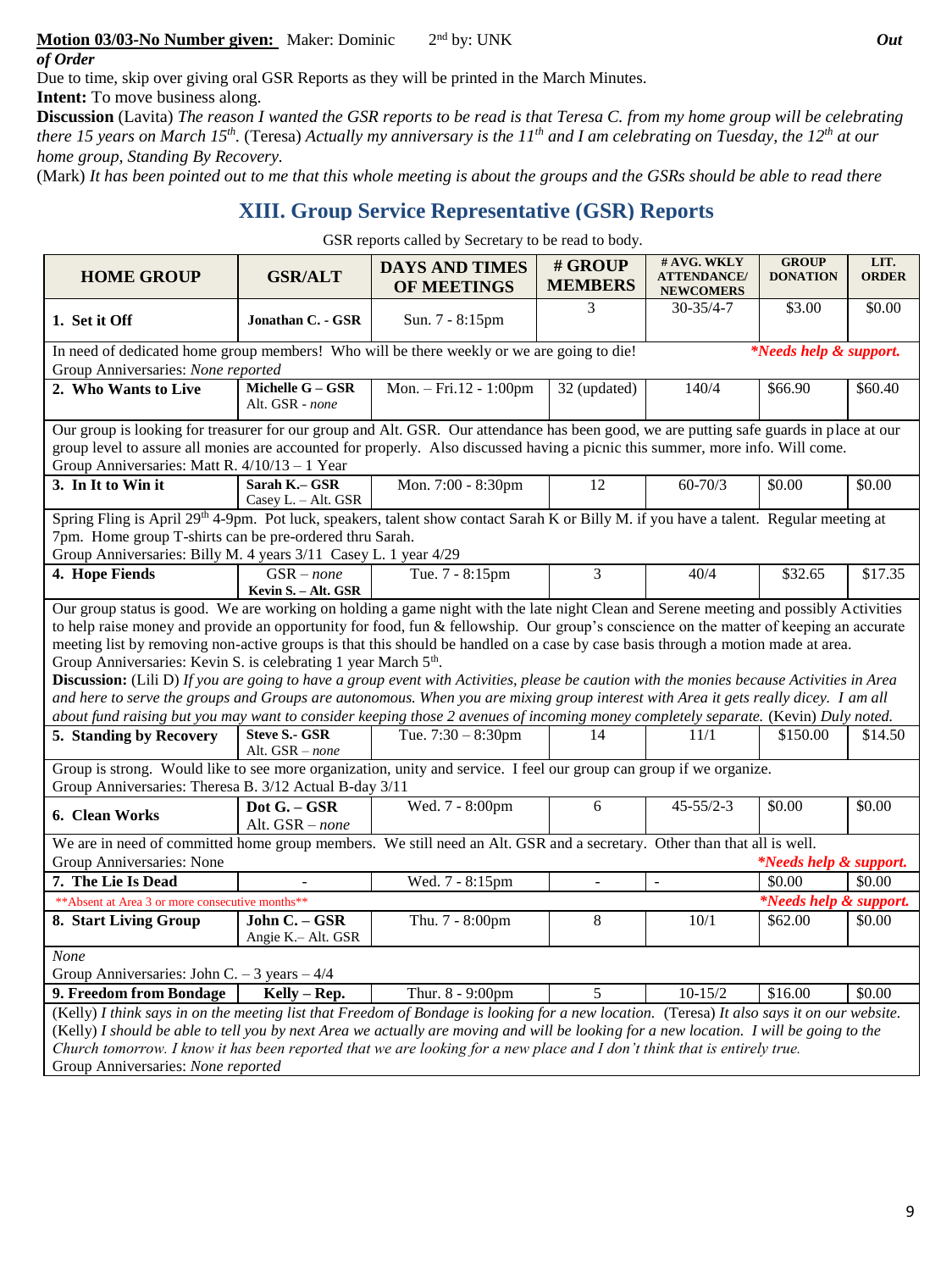# **XIII. Group Service Representative (GSR) Reports** *(continued):*

GSR reports called by Secretary to be read to body.

| <b>HOME GROUP</b>                                                                                                                                                                                                                                 | <b>GSR/ALT</b>                                              | <b>DAYS AND TIMES</b><br>OF MEETINGS | # GROUP<br><b>MEMBERS</b> | # AVG. WKLY<br><b>ATTENDANCE/</b><br><b>NEWCOMERS</b> | <b>GROUP</b><br><b>DONATION</b>        | LIT.<br><b>ORDER</b> |  |  |  |  |
|---------------------------------------------------------------------------------------------------------------------------------------------------------------------------------------------------------------------------------------------------|-------------------------------------------------------------|--------------------------------------|---------------------------|-------------------------------------------------------|----------------------------------------|----------------------|--|--|--|--|
| 10. Man Up to the<br><b>Flatbook</b>                                                                                                                                                                                                              | Cleo J. - GSR<br>Julie C./Dawn B.<br>- Alt GSR              | Thur. 7 - 8:30pm                     | 9                         | $25 - 30/3$                                           | \$25.00                                | \$44.25              |  |  |  |  |
| Our group attendance is 25-30. We are planning a Speaker Jam entitled "House Rules." We are still coming up with a date and going<br>over T-shirt design.<br>Group Anniversaries: Dawn R. & Kemper B. 4 years on 4/18                             |                                                             |                                      |                           |                                                       |                                        |                      |  |  |  |  |
| 11. New Beginnings                                                                                                                                                                                                                                | Tee Tee - GSR                                               | Fri. $7 - 8:15$ pm                   | 7                         | 35/4                                                  | \$70.00                                | \$0.00               |  |  |  |  |
| Our group is doing well no changes or concerns.<br>Group Anniversaries: Fudge $-1$ year $-3/15$ Tee Tee $-1$ year $-3/29$                                                                                                                         |                                                             |                                      |                           |                                                       |                                        |                      |  |  |  |  |
| 12. Primary Purpose                                                                                                                                                                                                                               | Antoinette B. (Old<br>School)- GSR<br>Louis $C. - Alt. GSR$ | Sat. & Sun. 12 - 1:30pm              | 9                         | 25/2                                                  | \$100.00<br>$*$ To help<br><b>RANA</b> | \$0.00               |  |  |  |  |
| Recovery is alive and well! We audited and checked out Group Treasurer Workbook after donating \$100 today we still have \$30 prudent<br>reserve and \$6 balance<br>Group Anniversaries: None.                                                    |                                                             |                                      |                           |                                                       | ILS ~ Antoinette B. "Old School"       |                      |  |  |  |  |
| 13. Experience, Strength &<br>Hope                                                                                                                                                                                                                | Reed C. - GSR                                               | Sat. 7 - 8:30pm                      | 15                        | $40 - 50/5$                                           | \$100.00                               | \$1.00               |  |  |  |  |
| None.<br>Group Anniversaries: None reported.                                                                                                                                                                                                      |                                                             |                                      |                           |                                                       |                                        |                      |  |  |  |  |
| 14. Clean and Serene                                                                                                                                                                                                                              | Dominic E. - GSR                                            | Fri. 10-11pm                         | $\overline{4}$            | 15/2                                                  | \$36.00                                | \$0.00               |  |  |  |  |
| Group is doing well. Seem to have a constant number of people attending. Still need service positions filled (Alt. GSR and Secretary)<br>but other than that everything is going as it should.<br>support.<br>Group Anniversaries: None reported. |                                                             |                                      |                           |                                                       | <i>*Needs help &amp;</i>               |                      |  |  |  |  |
| 15. Final Surrender                                                                                                                                                                                                                               |                                                             | Mon., Tue., Fri. & Sat.<br>7-8:30pm  | <b>UNK</b>                | <b>UNK</b>                                            | <b>UNK</b>                             | <b>UNK</b>           |  |  |  |  |
| <b>ABSENT</b><br><i>*Needs help &amp;</i><br>support.<br>Group Anniversaries: None reported.                                                                                                                                                      |                                                             |                                      |                           |                                                       |                                        |                      |  |  |  |  |
| 16. Noon Beginnings                                                                                                                                                                                                                               | $\overline{a}$                                              | Sat.-Sun. 12 -1pm                    | <b>UNK</b>                | <b>UNK</b>                                            | <b>UNK</b>                             | <b>UNK</b>           |  |  |  |  |
| <b>ABSENT</b><br>Group Anniversaries: None reported.                                                                                                                                                                                              |                                                             |                                      |                           |                                                       |                                        |                      |  |  |  |  |
| 17. Colonial Beach<br><b>Survivors Group</b>                                                                                                                                                                                                      | Bill C. - GSR                                               | Fridays 7-8pm                        | <b>UNK</b>                | <b>UNK</b>                                            | <b>UNK</b>                             | <b>UNK</b>           |  |  |  |  |
| <b>ABSENT</b><br>support.<br>Group Anniversaries: None reported.                                                                                                                                                                                  |                                                             |                                      |                           |                                                       | <i>*Needs help &amp;</i>               |                      |  |  |  |  |
| 18. Beautiful Butterflies of<br><b>Recovery</b>                                                                                                                                                                                                   | Terri Q - GSR                                               | Saturday 10-11am                     | <b>UNK</b>                | $\ensuremath{\text{UNK}}$                             | <b>UNK</b>                             | <b>UNK</b>           |  |  |  |  |
| <b>ABSENT</b><br>support.<br>Group Anniversaries: None reported.                                                                                                                                                                                  |                                                             |                                      |                           |                                                       | <i>*Needs help &amp;</i>               |                      |  |  |  |  |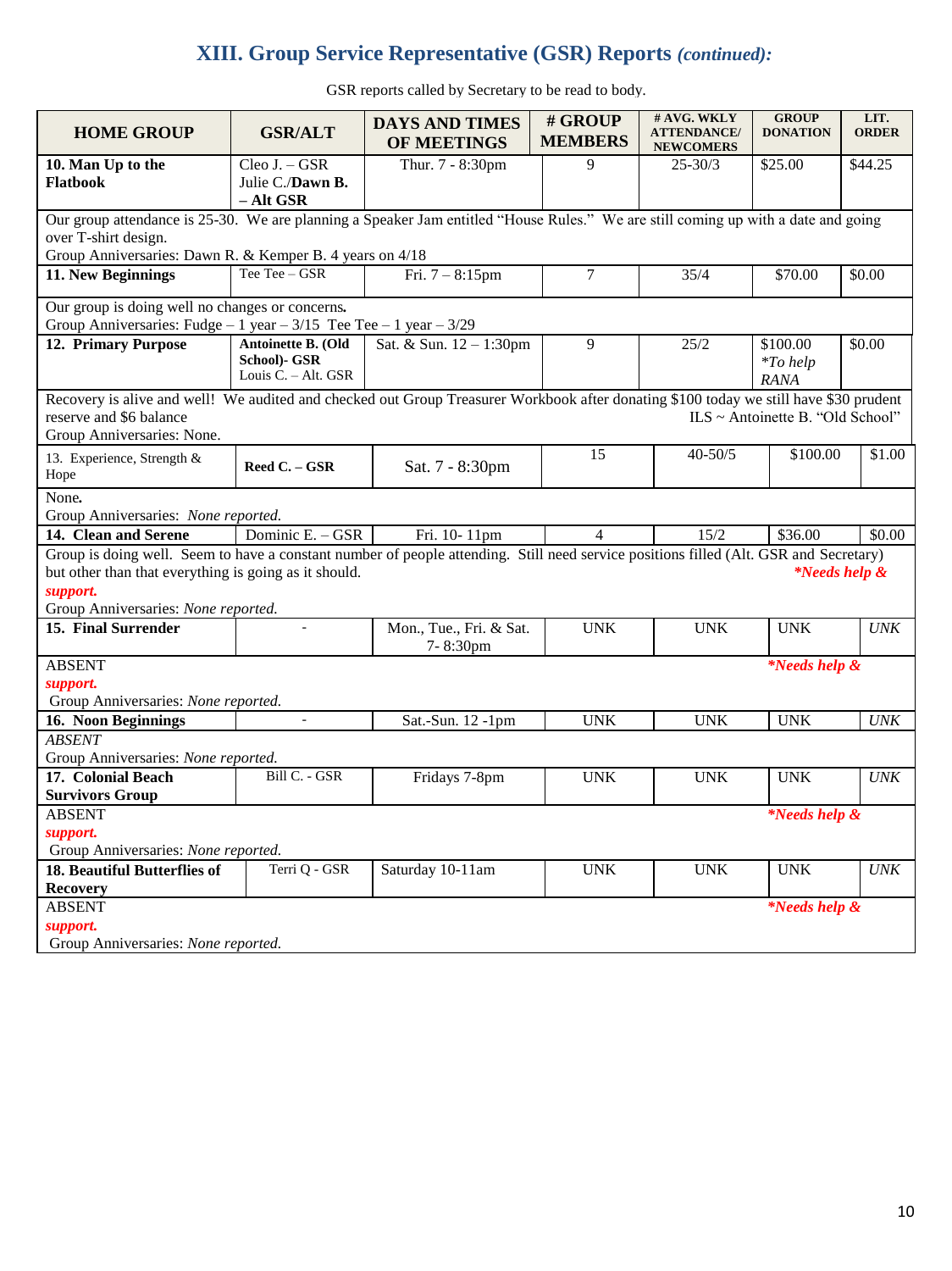#### **XIV. 2 nd Quorum Legend: P = Present A = Absent**

| <b>HOME GROUP NAME</b>             | P/A | <b>NAME</b>           | <b>POSTION</b> |
|------------------------------------|-----|-----------------------|----------------|
| 1. Set It Off                      | P   | Jonathan              | <b>GSR</b>     |
| 2. Who Wants to Live               | P   | Michelle G.           | <b>GSR</b>     |
| 3. In It to Win It                 | P   | Sarah K.              | <b>GSR</b>     |
| 4. Hope Fiends                     | A   | Kevin S.              | Alt. GSR       |
| 5. Stand By Recovery               | P   | Steve S.              | <b>GSR</b>     |
| 6. Clean Works                     | P   | Dot G.                | <b>GSR</b>     |
| 7. The Lie Is Dead                 | A   |                       |                |
|                                    | P   | John C.               | <b>GSR</b>     |
| 8. Start Living Group              |     | Angie K.              | Alt. GSR       |
| 9. Freedom from Bondage            | P   | Kelly S.              | Rep            |
| 10. Man Up to the Flatbook         | P   | Dawn R.               | Alt. GSR       |
| 11. A New Beginning Group          | P   | Tee Tee               | <b>GSR</b>     |
| 12. Primary Purpose                | P   | Antoinette<br>B. (OS) | <b>GSR</b>     |
| 13. Experience, Strength &<br>Hope | P   | Reed C.               | <b>GSR</b>     |
| 14. Clean and Serene               | P   | Dominic<br>Е.         | <b>GSR</b>     |
| 15. Final Surrender                | A   |                       |                |
| 16. Noon Beginnings                | A   | ۰                     |                |
| 17. Colonial Beach Survivors       | A   |                       |                |
| Group                              |     |                       |                |
| 18. Beautiful Butterflies          | A   |                       |                |

| 2 <sup>st</sup> QUORUM CALL -Must 4 per Bylaws |    |  |  |  |  |  |  |
|------------------------------------------------|----|--|--|--|--|--|--|
| Group Represented                              | 13 |  |  |  |  |  |  |
| <b>Procedural Votes</b>                        | 13 |  |  |  |  |  |  |

# **XV. Old Business**

### **Regional Motion:**

| From RCM II Report on pg. 4                                             |                        |
|-------------------------------------------------------------------------|------------------------|
| <b>Motion 156-3: 2 day RSC-</b>                                         | <b>Motion – PASSED</b> |
| <b>Motion 159-3:</b> To delegate to the RD team to complete>>>Etta F. - |                        |
| closed ballot simple majority                                           | <b>Motion - PASSED</b> |
| <b>Motion 159-4:</b> To delegate to the RD team to complete>>>Sherry    |                        |
| V. closed ballot simple majority                                        | <b>Motion - PASSED</b> |
| Motion 159-5: To submit a letter of support for the ECCNA               |                        |
|                                                                         | <b>Motion - PASSED</b> |

### **Area Motion(s):**

A. **Motion 02/03-11:** Maker: Sarah K. 2 2<sup>nd</sup> by: Michael M. To have Ourtreach go to meetings not represented at area 3 consecutive times and report at area. *\*Amendment make by Michael M.* Add to Article 6 Section 4 Letter I of RANA Bylaws.

**Intent:** To maintain accurate meeting list those they serve. Concept 4.

*Abstain= 2, For=9, Against= 2 Motion – PASSED* **Discussion:** (Mark) *I need to apologize to Tee Tee & New Beginnings because when I explained this motion at the home group, I did not explain it correctly at all. If your vote affects the final outcome we may need to send this motion back. I apologize.* (Tee Tee) *They wanted it to be a case by case, so they gave an against vote for this motion.* 

# **XVI. Open Sharing**

(Steve S.) *Does anyone know if Antoinette is okay?* (Lauchlan) *Yes, she has been checked on and is okay.* 

# **XVII. Elections for Open Positions**

| *Policy Chair | <i><b>*VRCC Director</b></i> | *Treasurer I | *Outreach Chair                                 | *Outreach Vice Chair |
|---------------|------------------------------|--------------|-------------------------------------------------|----------------------|
|               |                              |              | *See your copy of the Bylaws for qualifications |                      |

No nominations.

Stephanie B. is currently Outreach Chair and will to serve. She has not yet formal be re-elected, thus this position is still open. When/if she formally becomes the Chair of Outreach for a 2<sup>nd</sup> Term, she will need help either as the Outreach Vice Chair – no term/requirements in Bylaws or trusted servants on the Outreach committee. Contact Stephanie B. at **[outreach@rappahannockareaofna.com](mailto:outreach@rappahannockareaofna.com)** or come to April ASC Meeting on becoming a part of Outreach!

# **XVIII. New Business**

(Lili D.) *I was helping out your Treasurer II and we have collect money today, \$980.60* (Body) *Clapping* (Lili) *Anyone have any idea how we are going to deposit this? We froze our account, we owe Free State, Teresa for the PO Box and rent. My question during New Business is what are we going to do with this money?* (Jonathan) *I am pretty sure we discussed at the Emergency Meeting that the GSRs could make a motion to close the bank account and open a new one, then vote on it.*  (Dominic) *Does anyone know if Carter Bank & Trust will let us close our account and open a new one?* (Mark) *When I went to the bank to freeze the account, the manager Steve came out because he overheard myself and the lady I that was helping me. He actually suggested we close the account and open a new one. I told him I could not do that without a vote, but he did assure me that he has been checking our account every morning.* (Teresa) *In my personal life I had written a check to someone for services, breeder for my dog. She didn't get pregnant so the woman was supposed to rip the checkup. 1 year later she changed the date/year the check was written herself and deposited against my account. I had to close my bank account to make sure it did not happen again, fortunate for me the bank believed me. However the police would not take action as it was her word against mine. We also need to consider the cost for new checks as we have a fancy checkbook.*  (Lili) *Those checks were \$54, I am not so sure we need the large checkbook.*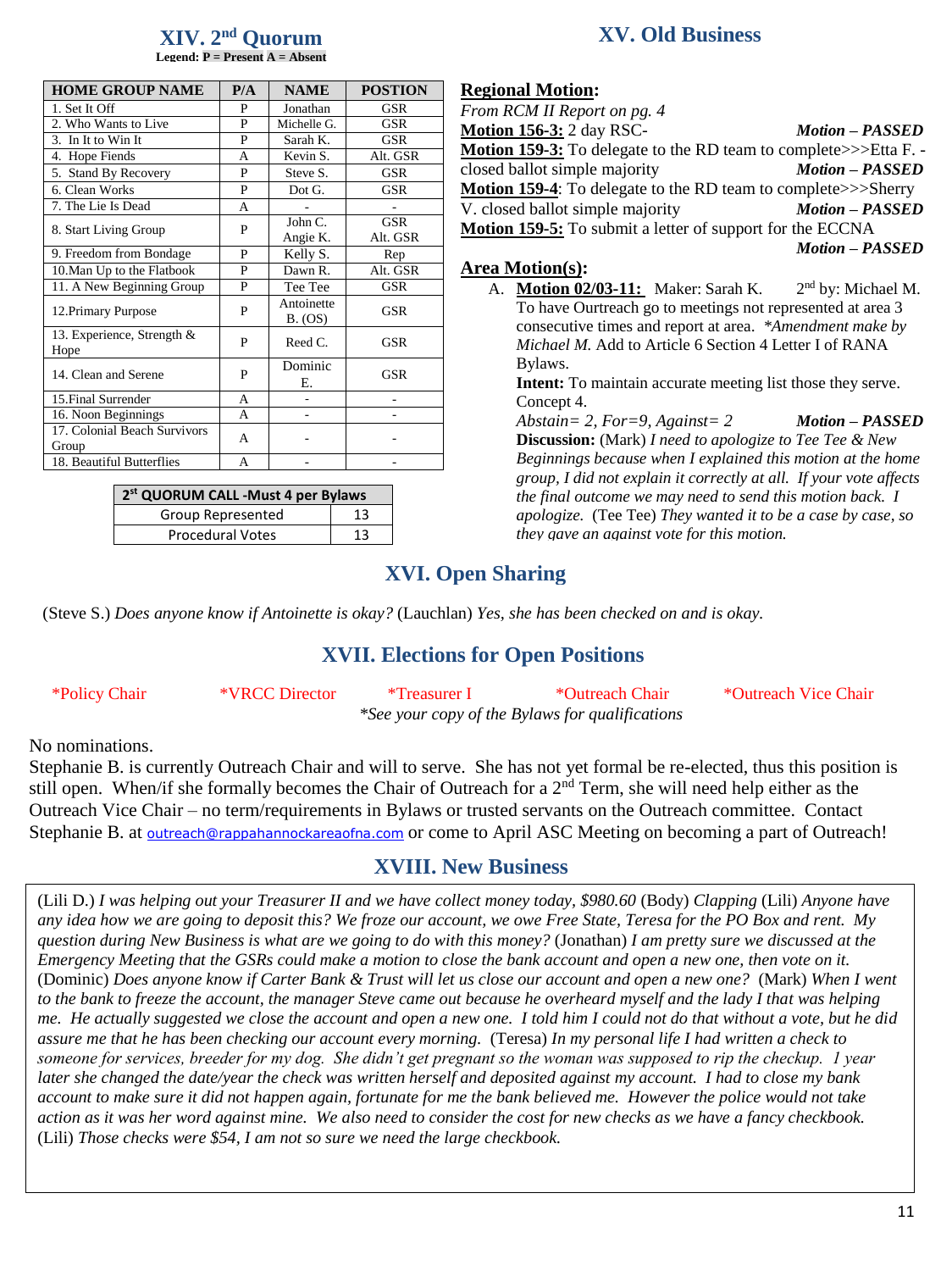### **Regional New Business Motions:**

*No new Regional Business for March.*

#### **Area New Business Motions:**

\$4/6 mos. This is an increase of \$8/year which is over the budgeted amount for the PO Box by \$56/year, budget passed at \$200, not \$256. I am willing to postpone repayment until RANA is better able to financially pay. **Intent:** To be full-self-supporting. **Motion 03/03:** Maker: Teresa C. (Secretary I) 2nd by: Kevin S. *\*To be voted on by groups and brought back to April ASC* To be reimbursed for \$148.00 for Post Office payment: 6 mos - \$128 + Late Fee = \$20. Note increase from last June by

**Discussion:** (Mark) *You want this to go back to groups to be voted on?* (Teresa) *I think it should because it is over \$30*  $\frac{1}{2}$ and because it is over the budgeted about for the PO Box of \$200. The new yearly cost has gone up by \$56 and there is a<br>List of *late fee.* 

**Motion 03/03-06:** Maker: Dot G. 2nd by: Jonathan C. *\*To be voted on by groups and brought back to April ASC* To perform an annual audit on checks/deposits/finances starting now, March.

**Intent:** To keep an accurate recording of all monies for safety reasons/purposes.

**Discussion:** (Mark) *You don't mean we are going to start and audit right now in March?* (Dot) *We just did that.*  (Dominic) *What I think it means is that it starts now, March 3rd so next March 3rd we will do another audit.* (Mark) *Is that accurate Dot?* (Lili) *Pros/Cons? According to the Guide to Local Service,* I *do believe that any member of RANA can ask for an audit at any time. I think the year audit is a great idea, just keep in mind you could ask for one in April. I don't know if that is a pro or a con. It's a procon!* (Mark) *How are you going to put that in the minutes???* (Etta) *What do we do our annual budget?* (Body) *October* (Etta) *Is that a change in policy to move it to March?* (Mark) *There is a difference between and audit and a budget.* (Teresa) *When Dot handed me the motion, I asked her when? When would she like to have the annual budget? I did not realize that it would cause any issues, so I wanted to clarify that was not part of Dot's original motion.* (Greg) *I think if we are going to have an audit we should do it before the budget because what you find out in the audit will help determine the budget. So March may not be the appropriate time, maybe July or August.* (Mark) *So are we doing a friendly amendment to change the month/time for the audit or sending this back to groups as is?* (Greg) *It can go back and then be changed/amended later if need be.* (Mark) *Everybody got that? It will be in the minutes, so read them – there awesome!*

**Motion 03/03-07:** Maker: Etta F. 2nd by: John C. *\*To be voted on by groups and brought back to April ASC* To add to our bylaws the annual audit for all working units of the ASC.

**Intent:** To be able to have transparency for area business.

**Discussion:** Pros – (Etta) *To be able to have every subcommittee, Admin., every working unit finances so we know what money is where and what is happening to it.*

(Teresa) *I think mine is the same as Etta. When we had our 1 budget meeting, I guess I don't get how you can have a subcommittee and not have a line item budget every month that says "this is what I spent this month". Even if you have spent nothing, stating it in your reports. I think it is important. Even if you aren't overly anally and hyper vigilant with details like I am, you can still simple state you spent nothing in your reports and your budget remains at – how hard it that? Addicts and money, don't do well. I will keep saying that, I have never seen it turn out well.* 

(Lili) *Neither a pro or con, but in your bylaws, under letter D – a detailed monthly statement. This has been in the works for a couple years now and your GSRs should ask questions – I'm sorry I can't quite understand your financial statement can you clarity. I think an annual review is great, but we do already have a system in place to hold our Trusted Servants accountable.* (Mark) *An audit is not the same as a budget.* (Lili) *Agreed, but if the monthly financial reports are being done then it make a yearly audit just that much easier.* (Etta) *Agreed, they should complement each other.* (Mark) *It would seem to me that this motion should fall under the previous proposed motion.* (Etta) *We were just writing at the same time.*  (Mark) *It seems to me that an annual Area Audit covers this. So are we sending both of these motions back to groups?*  (Etta) *Once says specifically March and the other says we make the decision on when the right time for the annual Audit would be based on the needs of the Area. She stated March, if everyone is okay with March than scrap the other one and go with that.* (Lavida) *Have the GSRs written this down so they can present it, so that it is really clear cut? Do all understand what that motion is? I can see two weeks from now the GSRs are going to read that and go, what does that mean? Is that really clear cut?* (Mark) Re-reads Motion - *To add to our bylaws the annual audit for all working units of the ASC.* (Teresa) *I am sorry to jump in, but I transcribe all the stuff you guys are saying right now, and it kills me! If you READ the MINUTES you should be able to remember 2 weeks from NOW as you sit in front of your groups what was intended! Thank you!*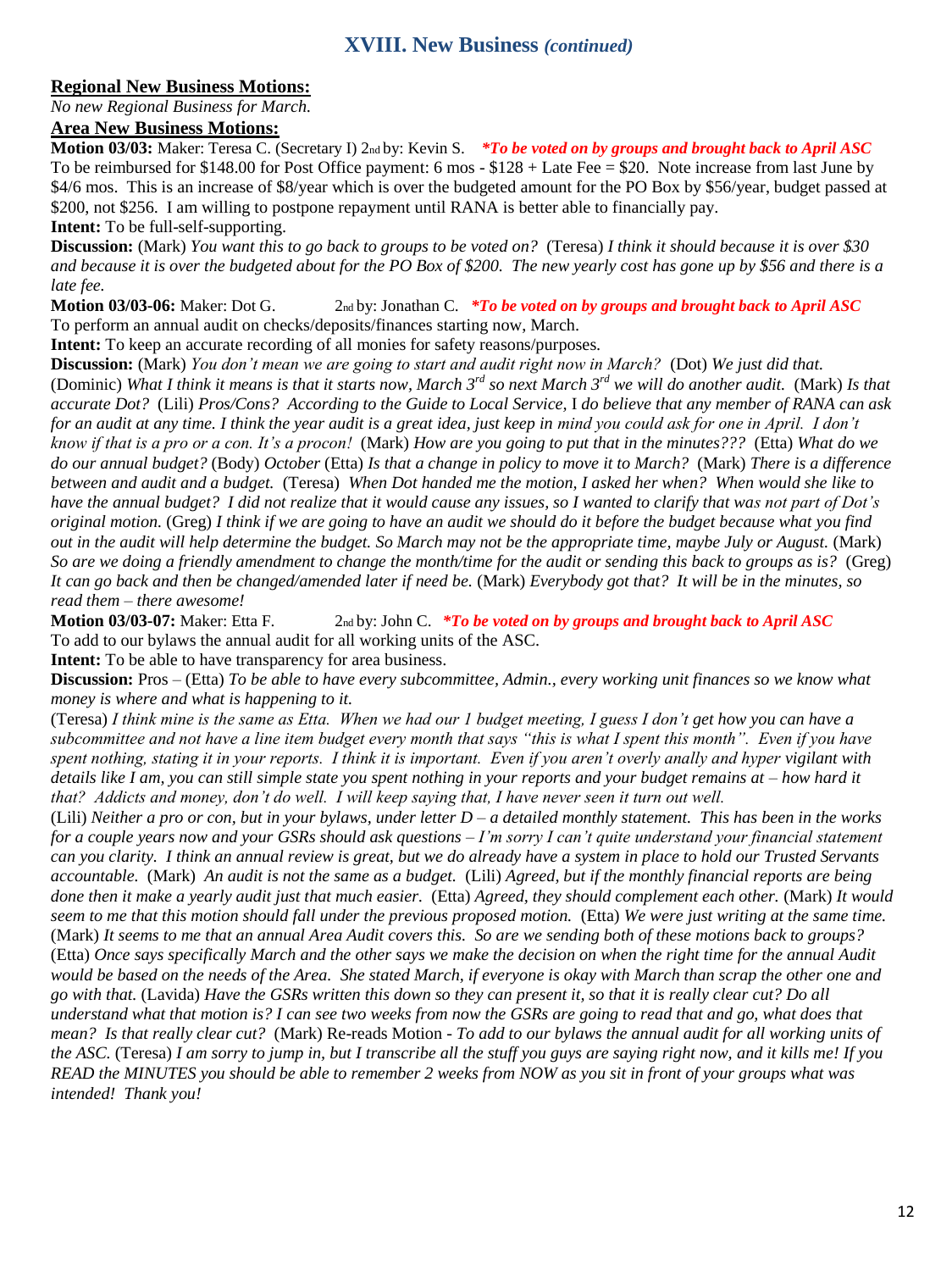#### **XVIII. New Business** *(continued)*

**Motion 03/03-08:** Maker: Jonathan C. 2<sup>nd</sup> by: Kevin S. (Hope Fiends) *\*Procedural \** 

To close the old bank account and open a new one.

**Intent:** To make sure with Bank checks out and not have this happen again. As well we need to deposit our money that we have.

**Discussion:** Pros – (Jonathan) *We need to have the deposited so this doesn't happen again.*  Cons – *none presented. Abstain= 0, For=13, Against=0 Motion – PASSED*

**Motion 03/03-09:** Maker: Kevin S. 2 2<sup>nd</sup> by: Jonathan C. *\*Procedural* To extend Area. **Intent:** To complete business. *Abstain= 0, For=12, Against= 1 Motion – PASSED*

*Inaudible.* (Mark) *What do you mean who is going to do it?* (Lauchlan/Mark) *It will have to be us as we are the only two authorized signors on the account. We will do this by the end of this week.* (Mark/Lili) *If you want to write something up, I will sign it and be responsible for the \$900 deposit from today.* (Lili) *We need to discuss per the Bylaws if our Treasurer II is will to step up and do the deposit. And secondly, the Chair is to complete or designate someone to complete unfinished business of Subcommittee Chair person. We are going to need to change that at some point, and add Admin, because this is an Admin position.* (Mark) *My only issue is that we need to have 3 signors on the account per the Bylaws.* (Lili) *The only issues with that is if either one of you has money coming back to you then you cannot sign on check written out to you. Are you going to write a check out of the new account for Free State?* (Mark) *It is my understanding that Free State is more than willing to work with us. I will call them if necessary to find out.* (Greg) *Why can't we take care of that now? We already passed the motion to open a new account, why can't we specify to pay our bill at Free State?* (Mark) *My understanding based on our Policy is that we need to have our Prudent Reserve back up before we spend any monies. We don't meet Prudent Reserve we don't cut checks, I am not sure that is accurate but that is how it was in the past.* (Greg) I *would very much like to see a GSR write a motion to wave that and to pay our bills.* (Mark) *That would be changing the Bylaws and have to go back to groups.* (Greg) *This whole bogging ourselves down in Bylaws, I understand we owe Free State six hundred odd dollars. We owe that money. We need to pay that debt.* (Mark) *Let me repeat, my understanding is that Free State is holding the check and is more than willing to give us literature in a time of need when we haven't paid our balances. Is that correct?* (Lili) *I was the one that talk to them, and yes. If we talk to Frank the office manager, they have dealt with this before. Ellen, who is our contact there said that if we are in dire need of literature they will work with us. That being said, to Greg's point the check was already written, we have a legal document that says Pay to the Order of and we are not able to honor that.* (Mark) *That brings into question, if I close the account and the check was cut…*(Lili) *You would have to send a new check, one of the temporary checks you get with the new account.* (Lauchlan) *There is also the \$240 check written to World and the \$90 rent check.* (Teresa) *I did not include the World donation in the 'we're in the hole' calculation.* (Etta) *So if we close the account, there are other checks written against that account that could come in?*  (Mark) *That is my question.* (Etta) *That is not good.* (Teresa) *It is the one check. Hold on, I'm going to talk since I did the audit. All checks that are against our account have been accounted for. The one check is the one to Free State that they are holding, that's it. Lauchlan has the rent check and I paid the PO Box. The World donation check, was written but never got sent out.* (Dominic) *So when you contact Free State you are going to have them void the check they have and write them a new check?* (Mark) *That is accurate* (Greg) *I thought you said you weren't going to write them a new check?* (Mark) *What I said was I don't know what the legal ramifications are for canceling…*(Greg) *No before that when you were talking about the Bylaws. Everyone said, they will let us have it, they will let us have it. If we have the money to pay Free State we should pay Free State. We owe them five hundred and some odd dollars, or whatever our account balance is we have \$900 dollars now, we need to pay that bill.* (Mark) *I tend to agree with that, but I am not sure what the urgency is because Free State*  doesn't have one. If I have a motion in front of me then I will call it to a vote. (Body) What is the Prudent Reserve? (Mark) *\$1,353.75.* (Jonathan C.) *If Free State is willing to give us literature for free then that is not acting in the 7th Tradition.*  (Lauclan) *Nobody said anything about free, that is not what was stated. Free State stated they would work with us, so if we need it and can't afford to pay it now we could get it and then we would owe them. We don't have to do that, we as an Area can decide not to do that. We can work with what we have, there are people in this area that will help you order your own literature.* (Margret) *We do owe some backorders, basic texts and just for todays that has been paid for by groups.* (Teresa) *That was the other thing I was wondering about, so Free State has that money, they just owe us the literature? Because when I cruched the numbers to Free State – what we ordered and paid for there is a difference of \$55 in our favor.*  (Margret) *6 Basic Text and 3 Just for Todays.*

(Randall) *Can I say something?* (Mark) *Yes.* (Randall) *I have lost all desire to serve as Treasurer II.* (Body) *No* (Randall) *Yes, oh yes. When I say give me the money so I can count it so I can input the sheet, I don't want money after I have already counted it. Look, thank you for letting me serve, I'm done with it.* 

13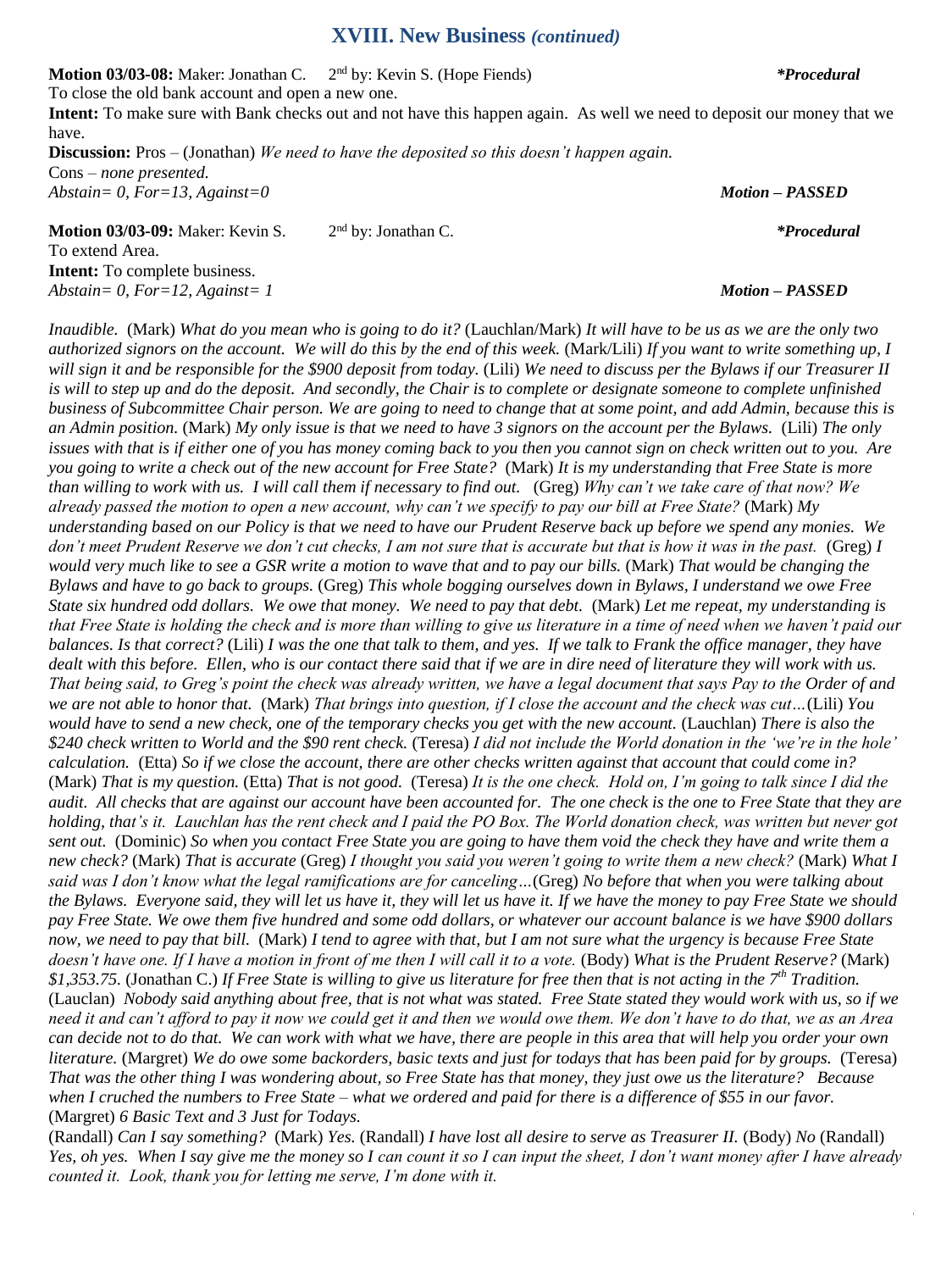### **XVIII. New Business** *(continued)*

**Motion 03/03-10:** Maker: Etta F. 2 nd by: Angie K. *\*Budgeted* To pay Free State monies owed now while we have the money. **Intent:** To be responsible with the money we have.

**Discussion:** (Mark) *Lili can you give a point of clarity on the Prudent Reserve?* (Lili) *This is a con for the motion - It has already been established that the Chair and Vice Chair will be taking on the responsibilities as Treasurer, and a check was already written to Free State. Although they are willing to work with us to let us pay off what we owe them, we don't know if that will be on what course of time – 2 or 3 months. I think until they communicate with Free State to find out we should hold off until next Area.* (Etta) *No body thinks for us.* (Lili) *I'm not saying anyone thinks for us. I am saying that the Bylaws already state who is responsible. The checking account is going to be closed, and it has been closed before. It is up to the Trusted Servants, they handle that. And if you want to argue for the sake of arguing then I am not going to play.* (Etta) *That is your stuff.* (Lili) *Any way I think you guys can handle it and I don't know if we need to vote or if there is anything more that we need.* (Greg) *We have a motion on the floor that has been seconded.* (Mark) *Yes and we are now doing Pros and Cons, and she was giving a Con.* (Antoinette) *I have a question, how much do we have for a Prudent Reserve, according to the Bylaws?* (Teresa) *Article 10, page 11 – The ASC Treasurer shall maintain a prudent reserve equivalent to 3 months of the ASC approved budget. Which Mark told you was \$1,353.75. It does not say you cannot write a check if you don't meet the prudent reserve, but it does say you are supposed to maintain it.* You, being Mark as he is now the acting Treasurer until he appoints someone or someone is voted in. (Mark) *If you write a check below Prudent Reserve then that is not maintaining it.* (Lili) *At this point nothing is maintained. We are in emergency mode.* (Greg) *This is a Pro for this motion – I agree with Lili we are in emergency mode and we do have policy, budget and prudent reserve and all these things that work well when we are functioning normally but are not prudent right now. So what we need to do, collectively as a group is make a decision so we can do the right thing. And the right thing to do is pay our bill. We owe Free State money, period. There is no discussion, we owe them money. We have that money and we should pay them that money. Reset this whole thing, pay our bills and see how much we have left and start from there. We can't just say Free State is going to let us go on credit for 3 months, we don't need to go on credit we have the money. Let's pay the bill and start from there.* (Tee Tee) *Can we figure out how much we will have left after we pay our bills?* (Teresa) *Figure we have about \$1,200 now and were in the hole by somewhere around \$500, so about \$700.* (Mark) *Anymore Pros/Cons for this motion?* (Teresa) *My only Con for this motion is that Margret had mention there are some back order Basic Text and Just for Todays and when I crunched the number of what we paid them and what we owe them, there is a difference of \$55 in our favor.* (Margret) *Those have not been ordered from Free State yet, the groups paid for them but I have the monies for them.* (Mark) *So it is back ordered through RANA.* 

*Abstain= 2, For=7, Against= 2 Motion – PASSED*

# **XIX. Review of Group Status and Business**

Review of Groups not present at ASC for 2 consecutive months

(Teresa) *Noon Beginnings, Final Surrender, The Lie is Dead, Colonial Beach Survivors Group, and Beautiful Butterflies of Recovery.* (Mark) *Anyone have any new information of these? Does anyone know what the status is of Beautiful Butterflies?*  (Etta) *They are still meeting, I don't know why they don't have any representation.* (Teresa) *I wanted to ask Greg if he called and spoke to Bill from Colonial Beach Survivors Group when he was reaching out to GSRs for our Ad Hoc Meetings.*  (Greg) *I did speak to him and told him what was going on, but he did not say anything to me about no coming to Area. I'll reach out to him tomorrow.* (Ashley) *Beautiful Butterflies of Recovery I know the GSR doesn't have transportation and they have been meeting but only 2-3 people have been showing up.* 

# **XX. Adjournment & Serenity Prayer**

**Motion 03/03-11:** 6:55pm Maker: Dominic 2<sup>nd</sup> by: Steve Motion to Close *VOTE: Abstain= 0, For=12, Against= 0 Motion – PASSED*

\*Procedural Vote